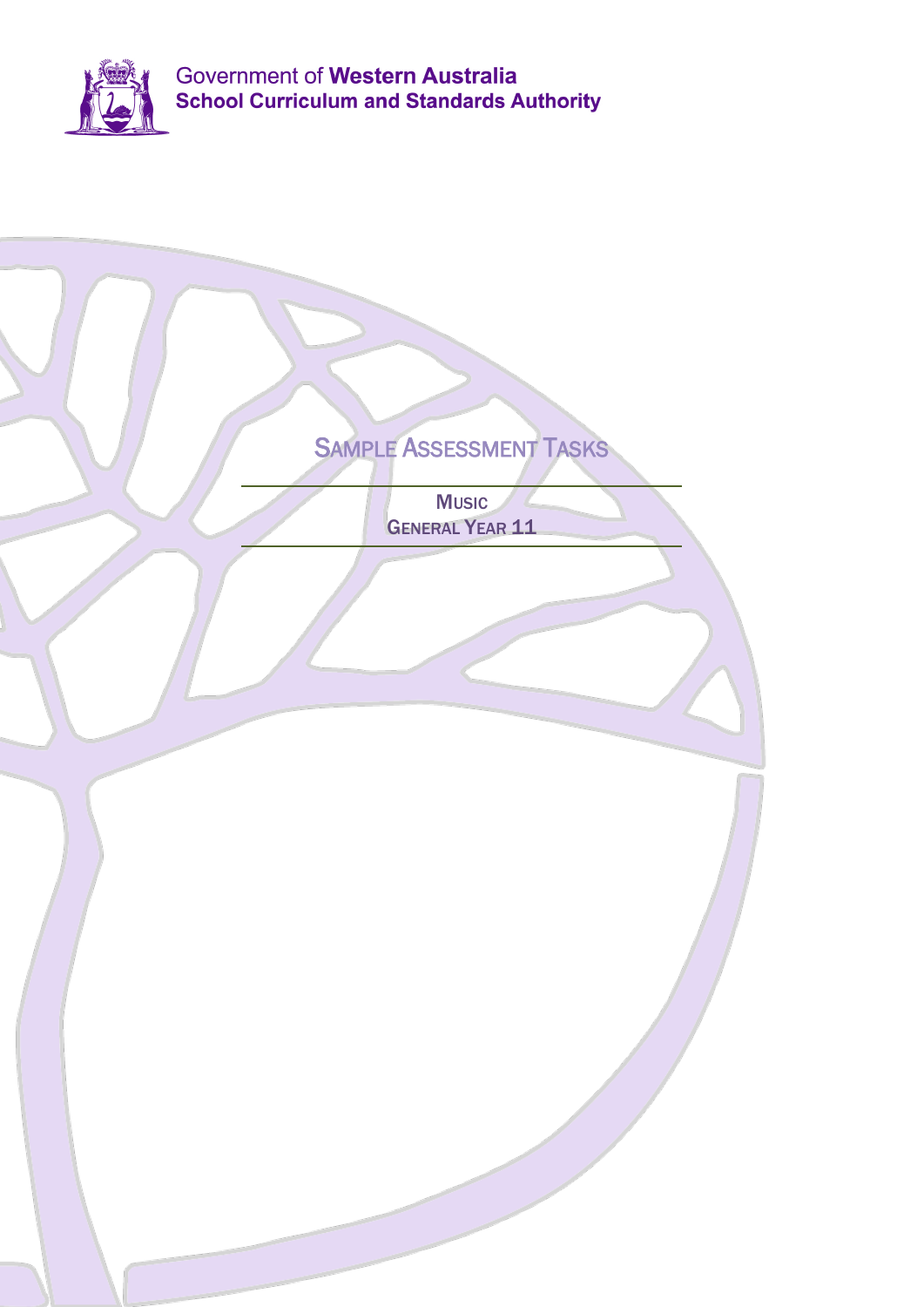#### **Copyright**

© School Curriculum and Standards Authority, 2019

This document – apart from any third party copyright material contained in it – may be freely copied, or communicated on an intranet, for non-commercial purposes in educational institutions, provided that the School Curriculum and Standards Authority is acknowledged as the copyright owner, and that the Authority's moral rights are not infringed.

Copying or communication for any other purpose can be done only within the terms of the *Copyright Act 1968* or with prior written permission of the School Curriculum and Standards Authority. Copying or communication of any third party copyright material can be done only within the terms of the *Copyright Act 1968* or with permission of the copyright owners.

Any content in this document that has been derived from the Australian Curriculum may be used under the terms of the Creative [Commons Attribution 4.0 International licence.](http://creativecommons.org/licenses/by/4.0/)

#### **Disclaimer**

Any resources such as texts, websites and so on that may be referred to in this document are provided as examples of resources that teachers can use to support their learning programs. Their inclusion does not imply that they are mandatory or that they are the only resources relevant to the course.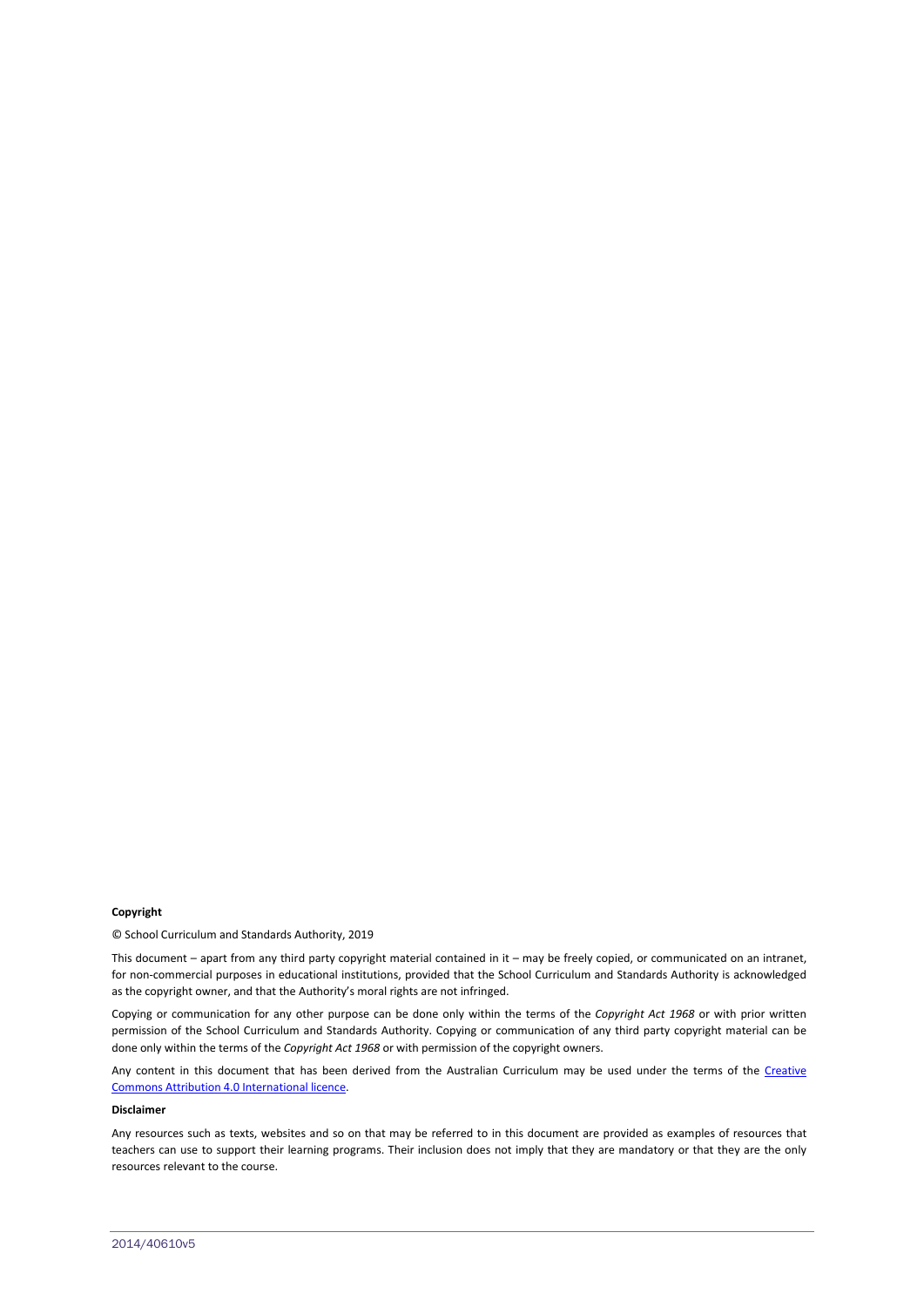All tasks are samples only, and can be substituted with other examples of a similar standard appropriate to context. Opportunities should be provided for integrated tasks incorporating two or more assessment types.

\_\_\_\_\_\_\_\_\_\_\_\_\_\_\_\_\_\_\_\_\_\_\_\_\_\_\_\_\_\_\_\_\_\_\_\_\_\_\_\_\_\_\_\_\_\_\_\_\_\_\_\_\_\_\_\_\_\_\_\_\_\_\_\_\_\_\_\_\_\_\_\_\_\_\_\_\_\_\_\_\_\_\_\_\_\_\_\_\_\_\_\_\_\_\_\_\_\_\_\_\_\_\_\_\_\_\_\_\_\_\_\_\_\_\_\_\_\_\_\_\_\_\_\_\_\_\_\_\_\_\_\_\_

### Sample assessment task

Music – General Year 11

Task 3 (written)

#### **Assessment type: Aural and theory**

The paper will consist of six questions and will cover the following concepts:

- scales and intervals
- chords and chord progressions
- rhythmic and melodic dictations.

#### **Conditions**

Time for the task: 55 minutes Formal in-class assessment, Semester 1, Week 15

#### **Task weighting**

6% of the school mark for this pair of units

# **Aural and Theory Test**

\_\_\_\_\_\_\_\_\_\_\_\_\_\_\_\_\_\_\_\_\_\_\_\_\_\_\_\_\_\_\_\_\_\_\_\_\_\_\_\_\_\_\_\_\_\_\_\_\_\_\_\_\_\_\_\_\_\_\_\_\_\_\_\_\_\_\_\_\_\_\_\_\_\_\_\_\_\_\_\_\_\_\_\_\_\_\_\_\_\_\_\_\_\_\_\_\_\_\_\_\_\_\_\_

|    |                                                                                                                                                                                                                                                                                               | <b>Mark</b> | /33       |
|----|-----------------------------------------------------------------------------------------------------------------------------------------------------------------------------------------------------------------------------------------------------------------------------------------------|-------------|-----------|
| 1. | (a) Scale recognition: name the scales on which these excerpts are based.                                                                                                                                                                                                                     |             | (3 marks) |
|    |                                                                                                                                                                                                                                                                                               |             |           |
|    | (b) Scale writing: write an F major pentatonic scale in treble clef.                                                                                                                                                                                                                          |             | (2 marks) |
|    | ,我们也不会有什么。""我们的人,我们也不会有什么?""我们的人,我们也不会有什么?""我们的人,我们也不会有什么?""我们的人,我们也不会有什么?""我们的人<br>,我们也不会有什么。""我们的人,我们也不会有什么?""我们的人,我们也不会有什么?""我们的人,我们也不会有什么?""我们的人,我们也不会有什么?""我们的人<br><u> 1989 - Jan Samuel Barbara, margaret eta batean batean batean batean batean batean batean batean batean batean</u> |             |           |
| 2. | Interval recognition: identify the following intervals, selecting from the following options.                                                                                                                                                                                                 |             | (4 marks) |
|    | min 2 <sup>nd</sup> , maj 2 <sup>nd</sup> , min 3 <sup>rd</sup> , maj 3 <sup>rd</sup> , perf 4 <sup>th</sup> , perf 5 <sup>th</sup> , perf 8 <sup>ve</sup>                                                                                                                                    |             |           |
|    | (i)                                                                                                                                                                                                                                                                                           |             |           |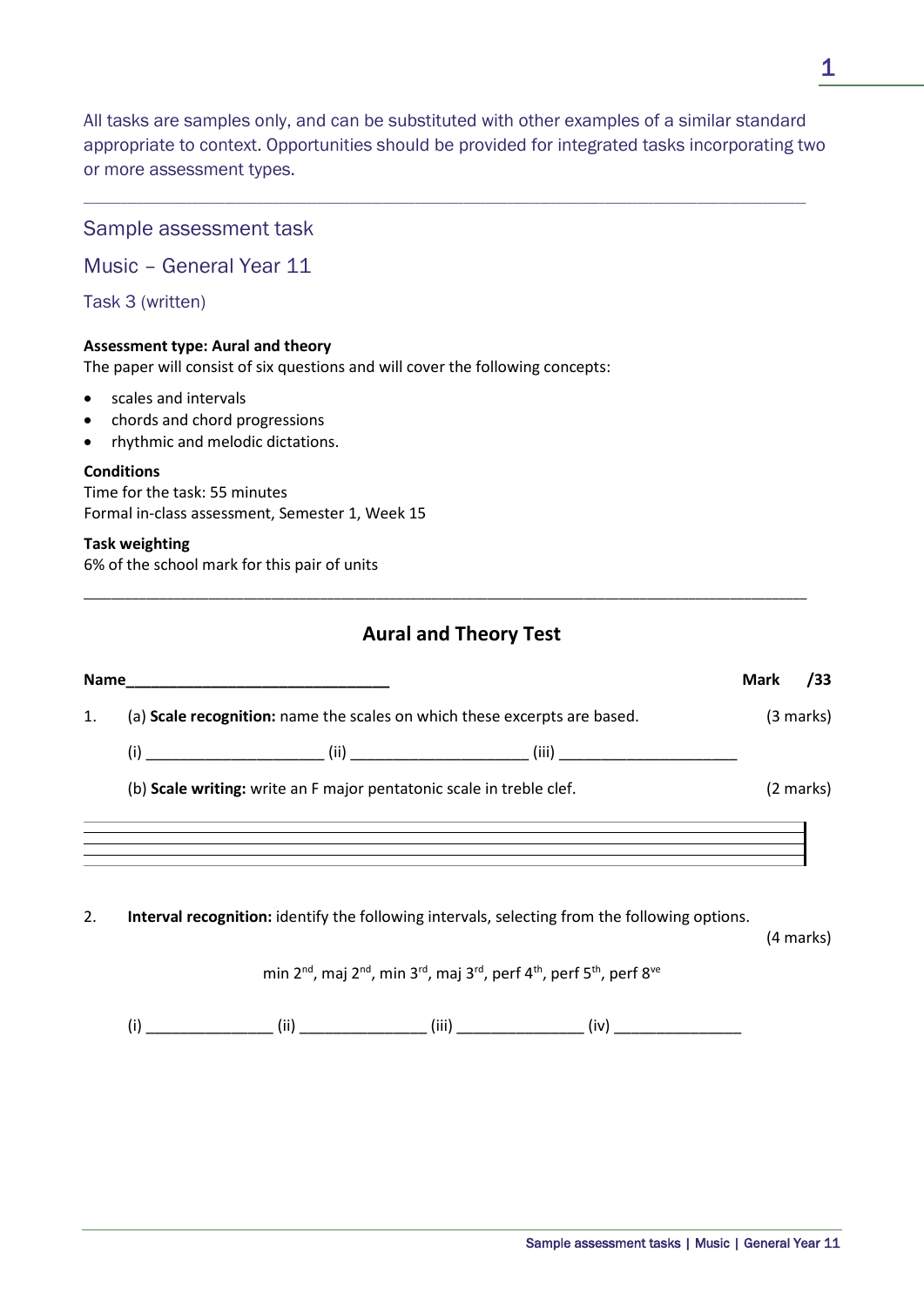- 3. (a) **Chord progressions:** identify the four chords in the following progression, providing the correct Roman numeral. The following chords may be used: I, IV and V. The tonic chord will be heard before the progression is played. (4 marks)
- (i)  $(i)$   $(ii)$   $(iii)$   $(iv)$ (b) **Chord writing:** write the following chords in the clefs specified. (3 marks) (i) chord I in G major (bass) (ii) chord IV in C major (treble) (iii) chord V in F major (bass) 4. **Time signatures:** identify the correct time signtature for the following excerpts, selecting from the following options.  $\begin{array}{cc} 2 & 3 & 4 \\ 4 & 4 & 4 \end{array}$  (3 marks) (i) \_\_\_\_\_\_\_\_\_\_\_\_\_\_\_\_\_\_\_\_\_ (ii) \_\_\_\_\_\_\_\_\_\_\_\_\_\_\_\_\_\_\_\_\_ (iii) \_\_\_\_\_\_\_\_\_\_\_\_\_\_\_\_\_\_\_\_\_
- 5. **Rhythmic dictation**: add barlines, stems and rests to the given pitches. There are 4 bars in total.

(4 marks)



#### 6. **Melodic dictation/Aural analysis:**

(i) Complete the following melodic dictation and insert the appropriate signs and symbols to reflect the example you hear played. The same of the example you hear played.



(ii) What is the form of this example?  $(1 \text{ mark})$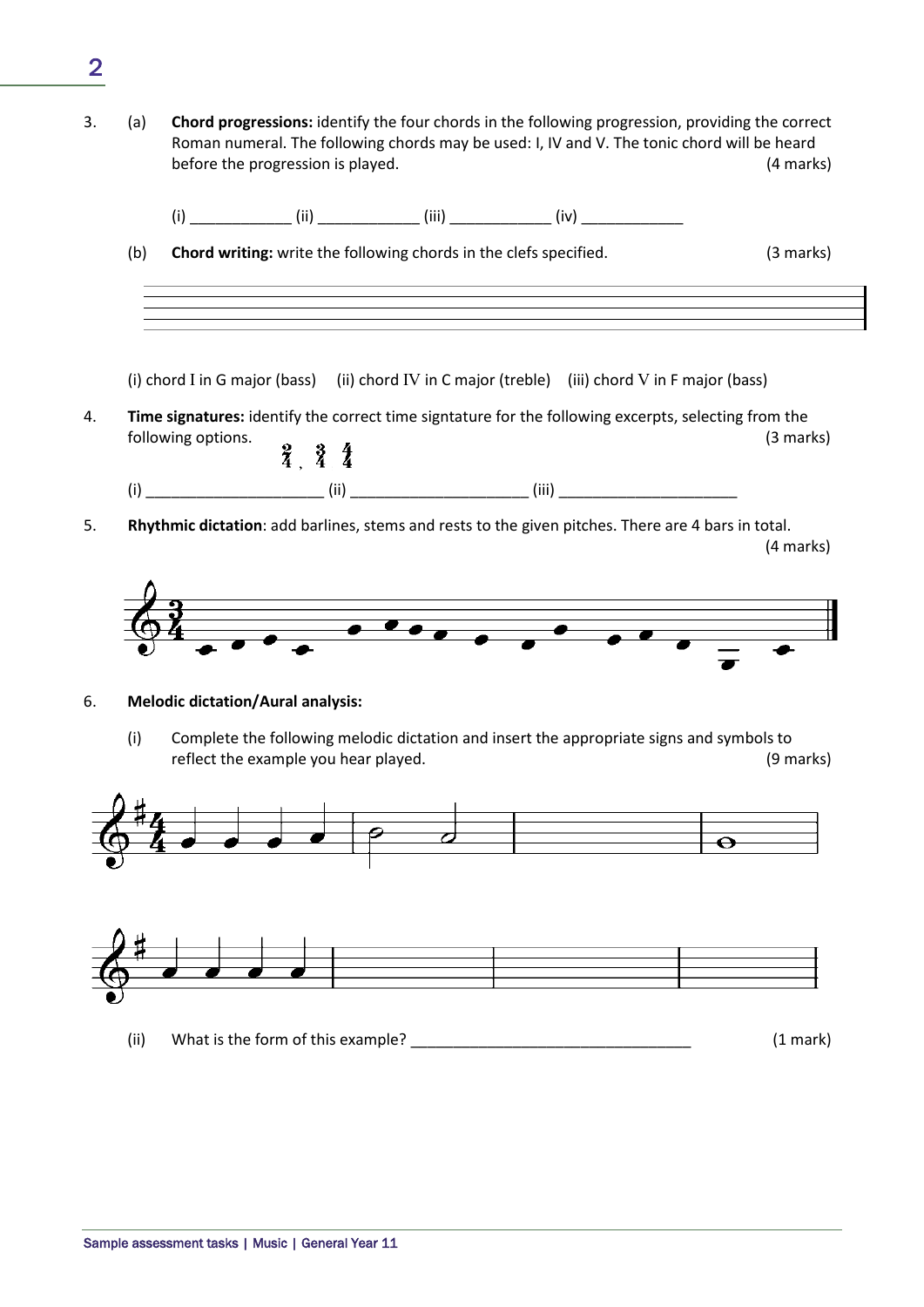Marking key for sample assessment task 3 (written)

(i)  $\frac{3}{4}$  (ii)  $\frac{4}{4}$  (iii)  $\frac{3}{4}$ 

# **Aural Test**

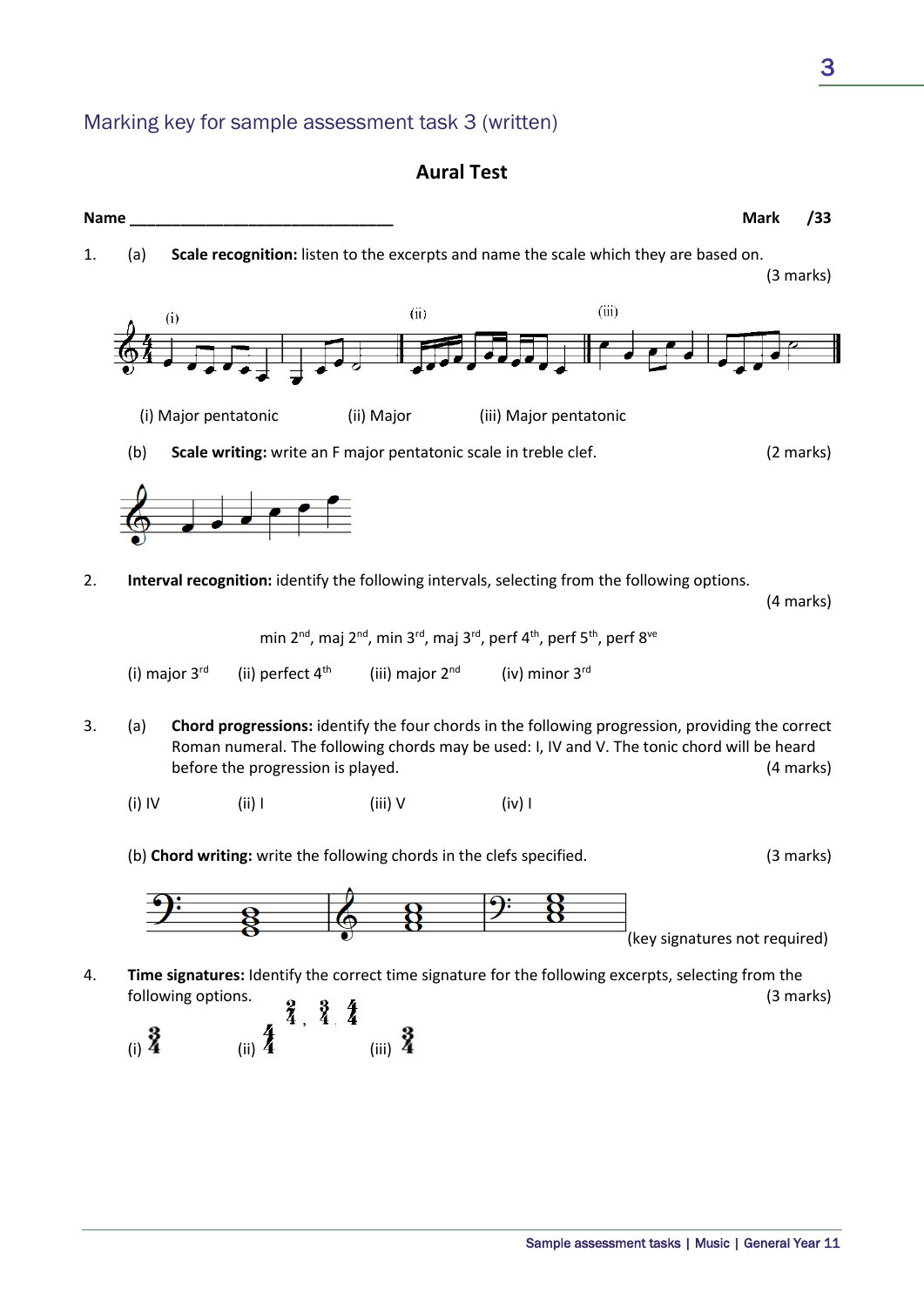5. **Rhythmic dictation**: add bar lines, stems and rests to the given pitches. There are 4 bars in total.

(4 marks)



1 mark for each correct beat = 12 marks, divide by 4 to arrive at mark out of 3. 1 mark for correct bar lines.

#### 6. **Melodic dictation/Aural analysis:**

(i) Complete the following melodic dictation and insert the appropriate signs and symbols to reflect the example you hear played. The same of the example you hear played.



*[Au Clair de la Lune.* (18th Century) Traditional French folk song. (Transcribed from memory.)]

| Bar $3$ – missing notes        | 2 marks         |
|--------------------------------|-----------------|
| Bar 6 and $8 -$ missing notes  | 2 marks         |
| Bar $7$ – missing notes        | 2 marks         |
| Missing signs and terminology: | 1 mark for each |
| Repeat sign                    |                 |
| D.C. al fine                   |                 |
| fine                           |                 |

(ii) What is the form of this example? Ternary (1 mark)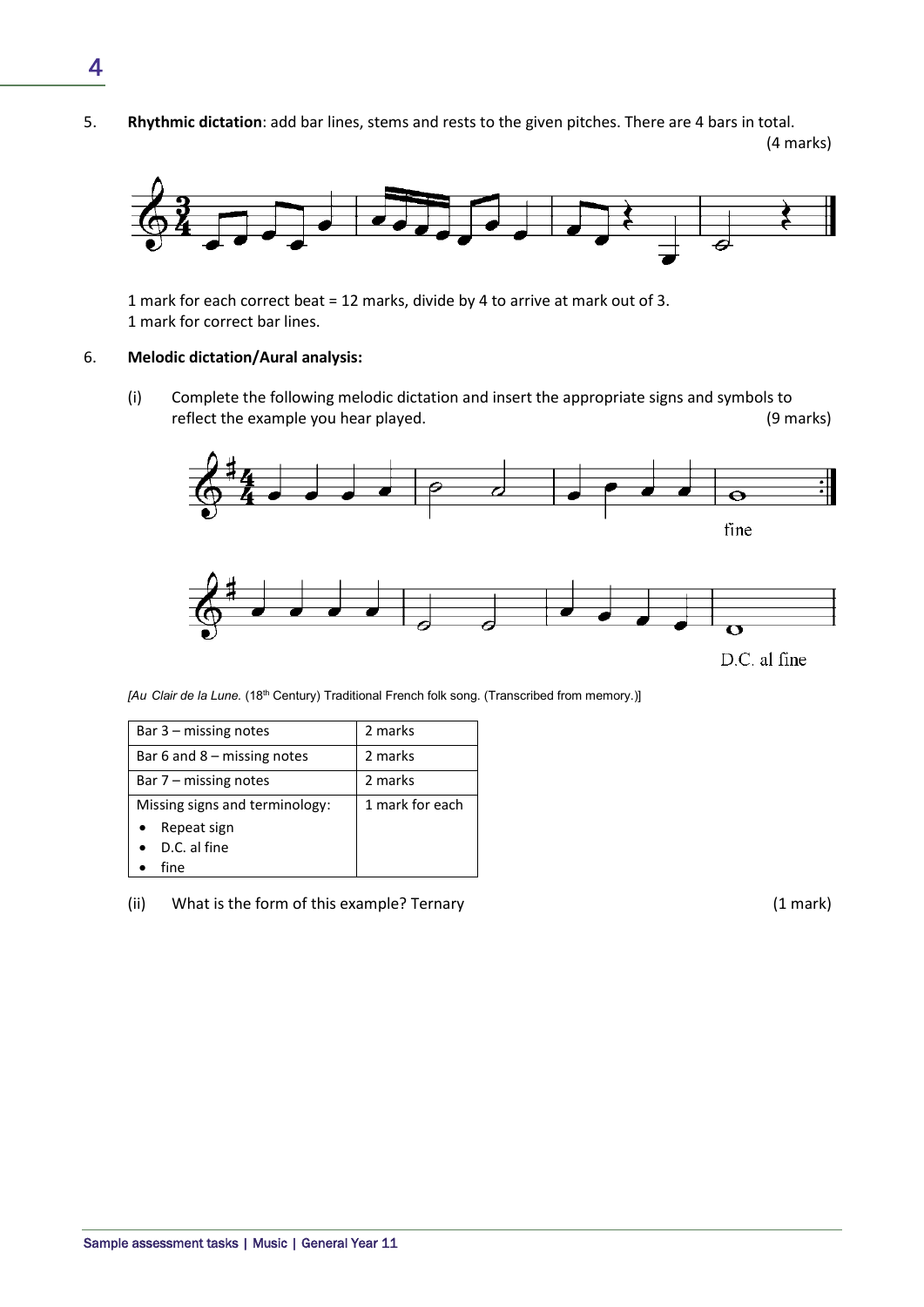### Music – General Year 11

Task 6 (written)

#### **Assessment type: Composing and arranging**

The paper will consist of two questions and will cover the following concepts:

- melody writing in ternary form
- harmonisation.

#### **Conditions**

Time for the task: 55 minutes Formal in-class assessment, Semester 2, Week 5

#### **Task weighting**

5% of the school mark for this pair of units

### **Melody Writing and Harmonisation**

\_\_\_\_\_\_\_\_\_\_\_\_\_\_\_\_\_\_\_\_\_\_\_\_\_\_\_\_\_\_\_\_\_\_\_\_\_\_\_\_\_\_\_\_\_\_\_\_\_\_\_\_\_\_\_\_\_\_\_\_\_\_\_\_\_\_\_\_\_\_\_\_\_\_\_\_\_\_\_\_\_\_\_\_\_\_\_\_\_\_\_\_\_\_\_\_\_\_\_\_\_\_\_\_

**Name \_\_\_\_\_\_\_\_\_\_\_\_\_\_\_\_\_\_\_\_\_\_\_\_\_\_\_\_\_\_\_ Mark /20**

- 1. The following melodic excerpt represents the A section of a piece in ternary form. Read the following instructions to complete a 12 bar ternary form melody.
	- (a) compose a contrasting 4 bar 'B' melody
	- (b) repeat the 4 bar 'A' melody, altering the ending to finish on the tonic

Include:

- (c) appropriate tempo and dynamics
- (d) a melodic sequence in the 'B' section that is clearly indicated on the score.
- 2. (a) write out the primary triads  $(I, IV, or V)$  for the key signature indicated.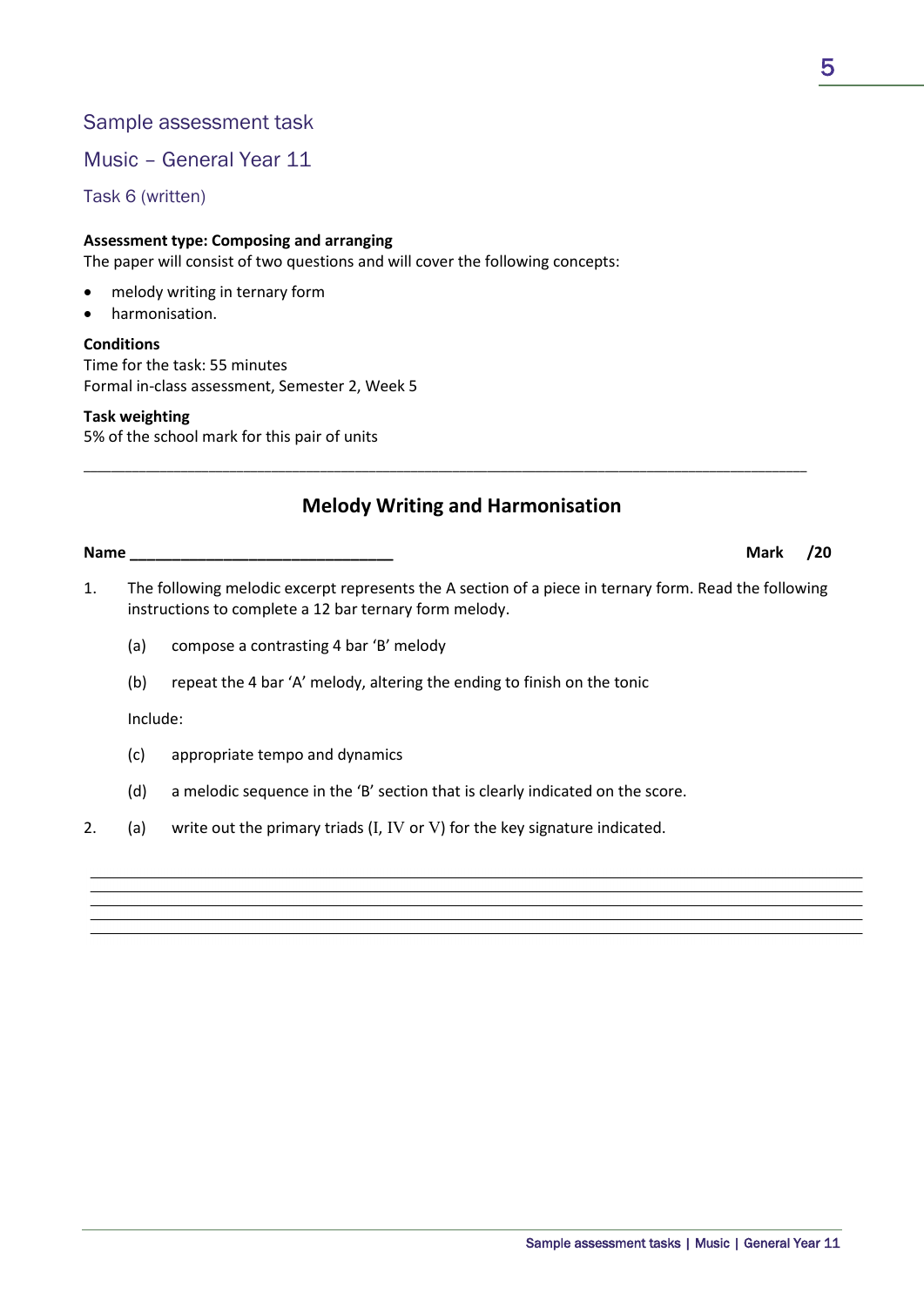(b) Select which chords best fit the given melody and provide appropriate chord symbols to harmonise your completed melody, including the given A section, writing suitable chord symbols above the melody.

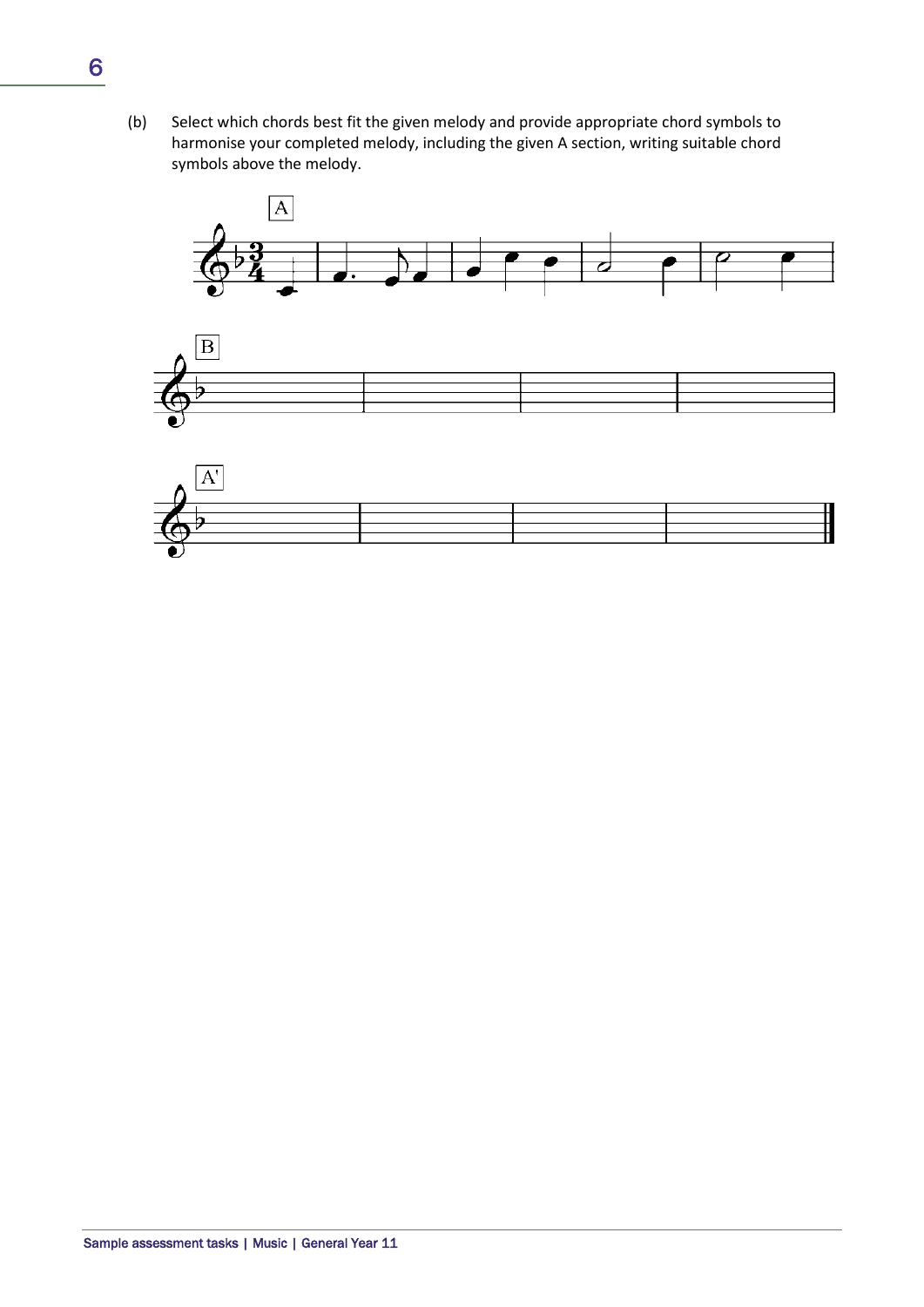# Marking key for sample assessment task 6 (written)

# **Melody Writing and Harmonisation**

| Name |  |  |  |  |  |  |  |  |  |
|------|--|--|--|--|--|--|--|--|--|
|      |  |  |  |  |  |  |  |  |  |

| <b>Assessment criteria</b>                                                                           | <b>Marks</b>   |
|------------------------------------------------------------------------------------------------------|----------------|
| <b>Music ideas and elements</b>                                                                      | /4             |
| Demonstrates excellent skills in developing, establishing and maintaining musical ideas and melodic  |                |
| shape                                                                                                | 4              |
| Establishes a clear and well-supported climax, and maintains a clear sense of tonality               |                |
| Demonstrates sound skills in developing, establishing and maintaining musical ideas and melodic      |                |
| shape                                                                                                | 3              |
| Includes a climax and maintains a clear sense of tonality                                            |                |
| Demonstrates some skills in developing, establishing and maintaining musical ideas and melodic       |                |
| shape                                                                                                | 2              |
| Demonstrates some evidence of a climax, but it is not well prepared or supported. Mostly maintains   |                |
| tonality throughout                                                                                  |                |
| Demonstrates little or no evidence of developing, establishing and maintaining musical ideas and     |                |
| melodic shape                                                                                        | 1              |
| Little evidence of, or ineffective use of, a climax with an inconsistent sense of tonality           |                |
| <b>Final A section</b>                                                                               | /1             |
| Alters the final A section of the melody to clearly finish on the tonic                              | 1              |
| Does not alter the final A section of the melody to clearly finish on the tonic                      | 0              |
| <b>Expressive elements</b>                                                                           | /3             |
| Demonstrates effective use of dynamics and articulation                                              | 3              |
| Demonstrates an inconsistent and sometimes ineffective application of dynamics and articulation      | $\overline{2}$ |
| Demonstrates little and/or inappropriate use of dynamics and articulation                            | 1              |
| Sequence                                                                                             | /2             |
| Incorporates a clear and effective sequence in the B section which is clearly indicated on the score | $\overline{2}$ |
| Incorporates a sequence in the B section which is clearly indicated on the score                     | 1              |
| No evidence of a sequence in the B section                                                           | 0              |
| <b>Tempo indication</b>                                                                              | /1             |
| Includes an appropriate tempo indication                                                             | $\mathbf{1}$   |
| Does not include a tempo indication and/or provides an inappropriate tempo indication                | 0              |
| <b>Primary triads</b>                                                                                | /3             |
| Provides the correct primary triads for the given key on the manuscript provided                     | 3              |
| Provides mostly correct primary triads for the given key on the manuscript provided                  | 2              |
| Provides some correct primary triads on the manuscript provided                                      | 1              |
| <b>Harmonisation</b>                                                                                 | /4             |
| Provides appropriate chords for all sections of the completed melody                                 | 4              |
| Provides mostly appropriate chords for all sections of the completed melody                          | 3              |
| Provides some appropriate chords for all or most sections of the completed melody                    | $\overline{2}$ |
| Provides mostly inappropriate chords for most sections of the completed melody                       | 1              |
| Provides inappropriate chords for all sections of the completed melody or does not provide any       | 0              |
| chords                                                                                               |                |
| <b>Score</b>                                                                                         | /2             |
| Presents a clear and accurate score                                                                  | $\overline{2}$ |
| Produces a mostly incomplete and/or inaccurate score                                                 | 1              |
| <b>Total mark</b>                                                                                    | /20            |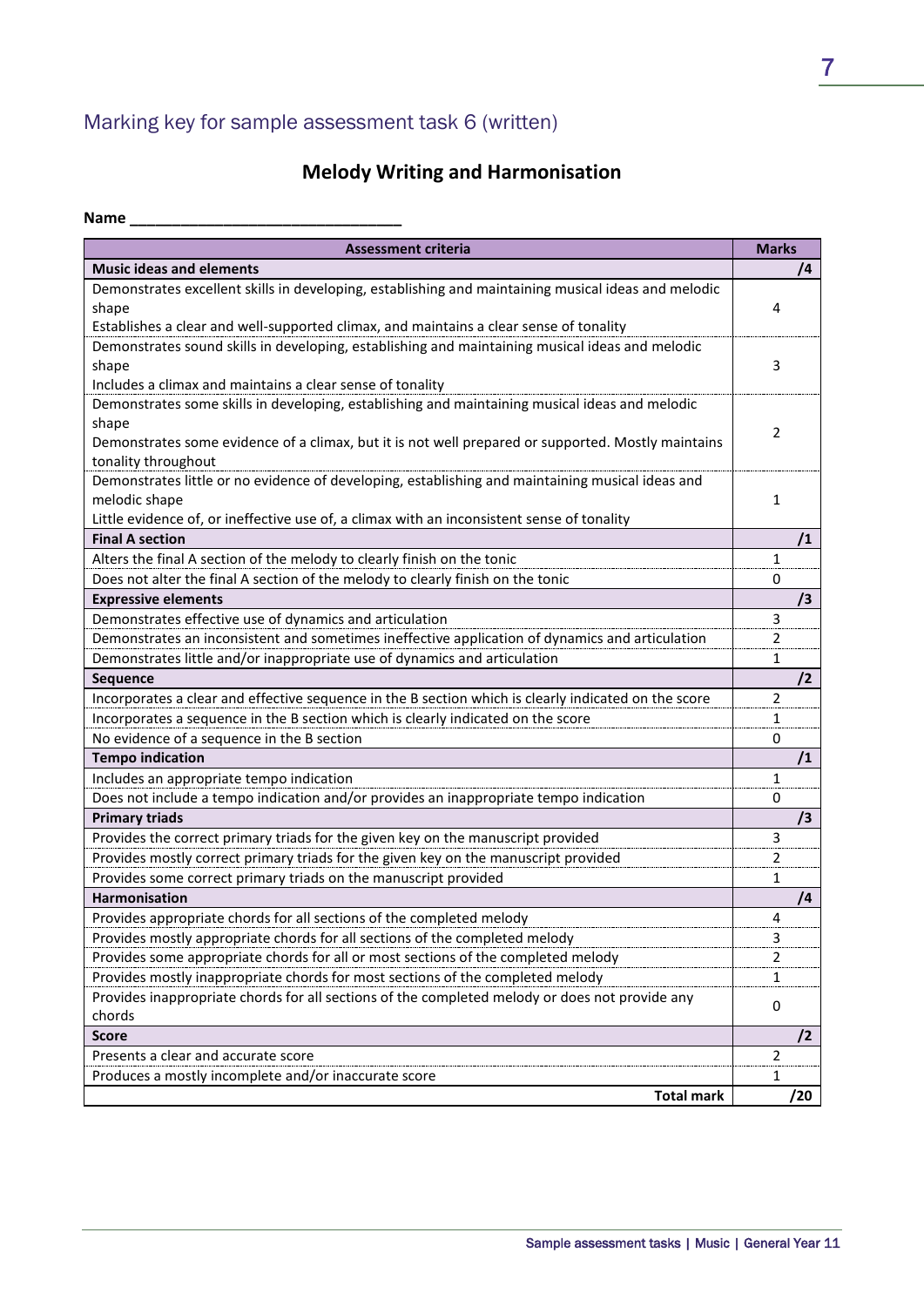Music – General Year 11

Task 4 (written)

#### **Assessment type: Investigation and analysis**

This task is a sample only, and can be substituted with other examples of a similar standard appropriate to context.

The paper will contain two sections and will cover the following concepts:

- general questions about programme music, composers and works studied
- aural and visual analysis questions based on the works studied this semester identifying the work, composers, section and instrumentation, use of musical elements, form, compositional devices and programmatic features.

#### **Conditions**

Time for the task: 55 minutes Formal in-class assessment, Semester 1, Week 15

#### **Task weighting**

6% of the school mark for this pair of units

### **Aural and Visual Analysis Test: Programme music**

\_\_\_\_\_\_\_\_\_\_\_\_\_\_\_\_\_\_\_\_\_\_\_\_\_\_\_\_\_\_\_\_\_\_\_\_\_\_\_\_\_\_\_\_\_\_\_\_\_\_\_\_\_\_\_\_\_\_\_\_\_\_\_\_\_\_\_\_\_\_\_\_\_\_\_\_\_\_\_\_\_\_\_\_\_\_\_\_\_\_\_\_\_\_\_\_\_\_\_\_\_\_\_\_

| Name |     | <u> 1980 - Jan Jan Jawa Barat, masjid a shekara 1980 - Ang Pangangan ng Pangangang Pangangang Pangangang Pangangang Pangangang Pangangang Pangangang Pangangang Pangangang Pangangang Pangangang Pangangang Pangangang Pangangan</u> | Final mark /70 marks |            |  |  |
|------|-----|--------------------------------------------------------------------------------------------------------------------------------------------------------------------------------------------------------------------------------------|----------------------|------------|--|--|
| 1.   | (a) | Define programme music.                                                                                                                                                                                                              |                      | $(1$ mark) |  |  |
|      |     |                                                                                                                                                                                                                                      |                      |            |  |  |
|      |     |                                                                                                                                                                                                                                      |                      |            |  |  |
|      |     |                                                                                                                                                                                                                                      |                      |            |  |  |

(b) Name three different types of programme music, providing a representative work and composer for each. (9 marks)

| Type of programme music | <b>Work</b> | Composer |
|-------------------------|-------------|----------|
| (i)                     |             |          |
| (i)                     |             |          |
| (iii)                   |             |          |

8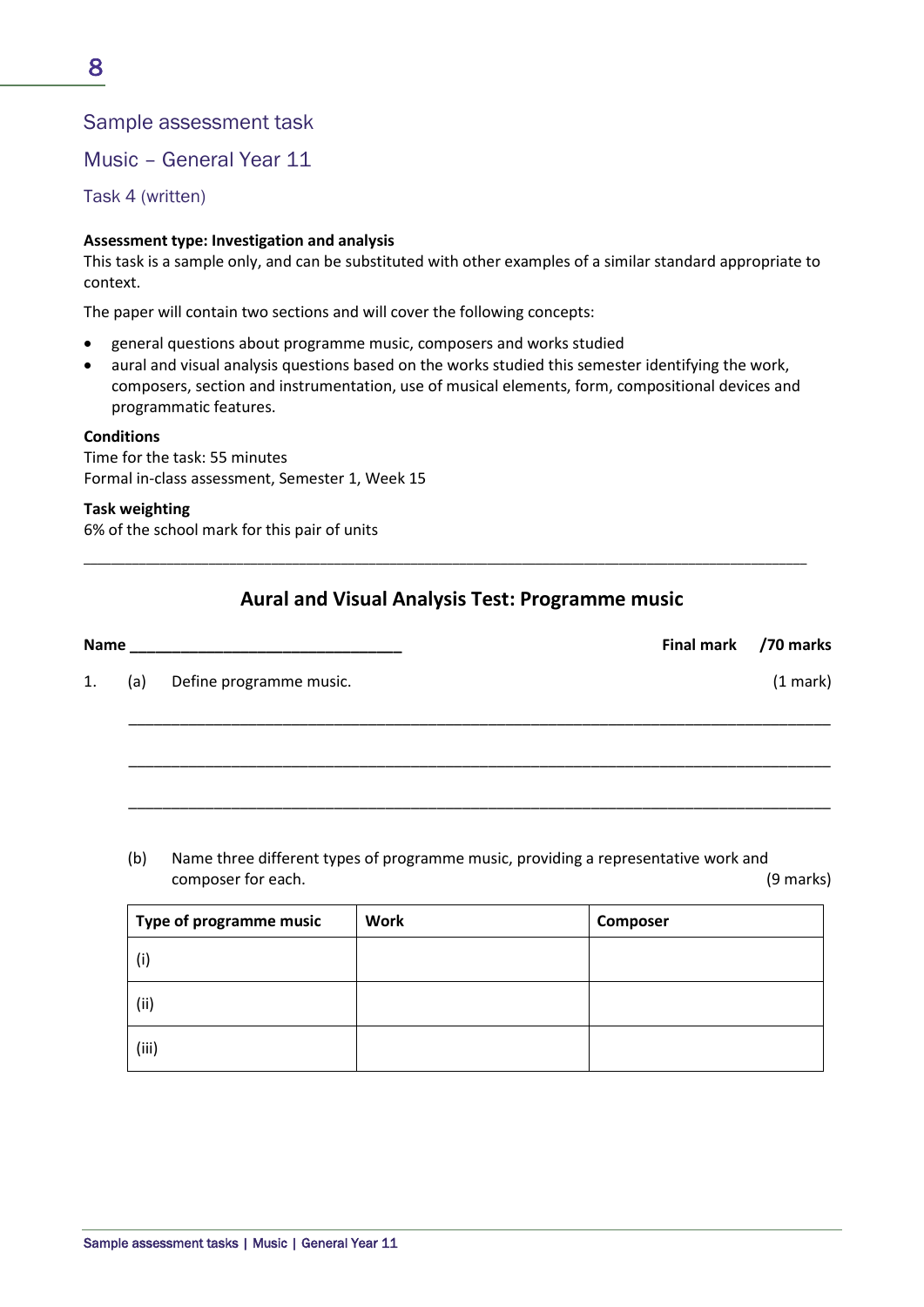2. (a) Two of your works feature themes of death and witchery. Name the works and composers and state the instrument which tolls the midnight hour to signify the beginning of the witching hour. (6 marks)

| <b>Work</b> | Composer | Instrument |
|-------------|----------|------------|
| (i)         |          |            |
| (ii)        |          |            |

(b) In one of the set works, the witching hour is halted by the approaching dawn. Which instrument signifies the dawn breaking in one of the above works? (1 mark)

\_\_\_\_\_\_\_\_\_\_\_\_\_\_\_\_\_\_\_\_\_\_\_\_\_\_\_\_\_\_\_\_\_\_\_\_\_\_\_\_\_\_\_\_\_\_\_\_\_\_\_\_\_\_\_\_\_\_\_\_\_\_\_\_\_\_\_\_\_\_\_\_\_\_\_\_\_\_\_\_\_\_

\_\_\_\_\_\_\_\_\_\_\_\_\_\_\_\_\_\_\_\_\_\_\_\_\_\_\_\_\_\_\_\_\_\_\_\_\_\_\_\_\_\_\_\_\_\_\_\_\_\_\_\_\_\_\_\_\_\_\_\_\_\_\_\_\_\_\_\_\_\_\_\_\_\_\_\_\_\_\_\_\_\_

\_\_\_\_\_\_\_\_\_\_\_\_\_\_\_\_\_\_\_\_\_\_\_\_\_\_\_\_\_\_\_\_\_\_\_\_\_\_\_\_\_\_\_\_\_\_\_\_\_\_\_\_\_\_\_\_\_\_\_\_\_\_\_\_\_\_\_\_\_\_\_\_\_\_\_\_\_\_\_\_\_\_

\_\_\_\_\_\_\_\_\_\_\_\_\_\_\_\_\_\_\_\_\_\_\_\_\_\_\_\_\_\_\_\_\_\_\_\_\_\_\_\_\_\_\_\_\_\_\_\_\_\_\_\_\_\_\_\_\_\_\_\_\_\_\_\_\_\_\_\_\_\_\_\_\_\_\_\_\_\_\_\_\_\_

\_\_\_\_\_\_\_\_\_\_\_\_\_\_\_\_\_\_\_\_\_\_\_\_\_\_\_\_\_\_\_\_\_\_\_\_\_\_\_\_\_\_\_\_\_\_\_\_\_\_\_\_\_\_\_\_\_\_\_\_\_\_\_\_\_\_\_\_\_\_\_\_\_\_\_\_\_\_\_\_\_\_

\_\_\_\_\_\_\_\_\_\_\_\_\_\_\_\_\_\_\_\_\_\_\_\_\_\_\_\_\_\_\_\_\_\_\_\_\_\_\_\_\_\_\_\_\_\_\_\_\_\_\_\_\_\_\_\_\_\_\_\_\_\_\_\_\_\_\_\_\_\_\_\_\_\_\_\_\_\_\_\_\_\_

3. What is meant by thematic transformation? Select one of the works studied this semester and discuss how this concept has been used to reflect the programmatic features of the work from movement to movement. (4 marks)

4. Two of the works studied this term are based on themes of nature or depict the surrounding countryside. Name the two pieces and their composers that do this and give two ways in which the composer has used the music to reflect these 'natural themes'. (8 marks)

| <b>Work</b> | Composer | <b>Natural themes</b> |
|-------------|----------|-----------------------|
| (i)         |          | $\bullet$             |
|             |          |                       |
|             |          | $\bullet$             |
|             |          |                       |
| (ii)        |          | $\bullet$             |
|             |          |                       |
|             |          | $\bullet$             |
|             |          |                       |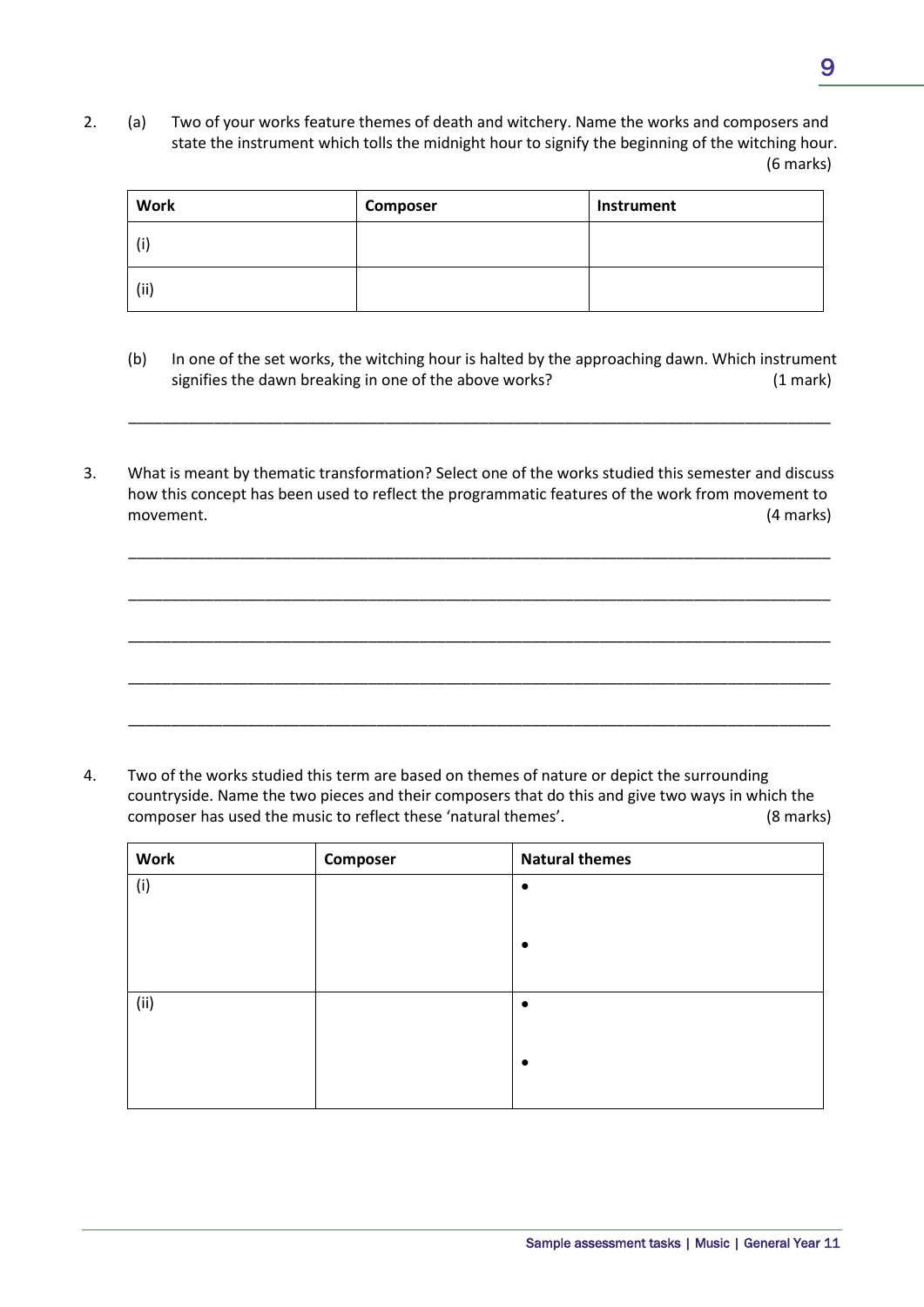# 10

|     | <b>Aural analysis</b>                                                                                                                                                                                                      |                     |
|-----|----------------------------------------------------------------------------------------------------------------------------------------------------------------------------------------------------------------------------|---------------------|
|     | Listen to the recordings of music played and answer the following questions.                                                                                                                                               |                     |
|     | <b>Example 1</b>                                                                                                                                                                                                           | (8 marks)           |
| (a) | Name the title, composer and section of the piece portrayed in this excerpt.                                                                                                                                               | (3 marks)           |
|     |                                                                                                                                                                                                                            |                     |
|     |                                                                                                                                                                                                                            |                     |
|     |                                                                                                                                                                                                                            |                     |
| (b) | What is the time signature for this excerpt and why is it appropriate for the music being played?<br><u> 1989 - Johann Harry Harry Harry Harry Harry Harry Harry Harry Harry Harry Harry Harry Harry Harry Harry Harry</u> | $(2 \text{ marks})$ |
|     | <u> 1989 - Johann Harry Harry Harry Harry Harry Harry Harry Harry Harry Harry Harry Harry Harry Harry Harry Harry</u>                                                                                                      |                     |
| (c) | Name the percussion instrument featured in this excerpt. _______________________                                                                                                                                           | (1 mark)            |
| (d) |                                                                                                                                                                                                                            | (1 mark)            |
| (e) | Who wrote the literary material that this work is based on?                                                                                                                                                                | (1 mark)            |
|     | <b>Example 2</b>                                                                                                                                                                                                           | (8 marks)           |
| (a) |                                                                                                                                                                                                                            | (1 mark)            |
|     |                                                                                                                                                                                                                            | (1 mark)            |
|     | Which section of the music is represented in this example? ______________________                                                                                                                                          | (1 mark)            |
|     | Give two examples that explain how the composer has used music to represent the character<br>portrayed?                                                                                                                    | (2 marks)           |
|     |                                                                                                                                                                                                                            |                     |

(b) Who wrote the original poetry used as the basis of this work? \_\_\_\_\_\_\_\_\_\_\_\_\_\_\_\_\_\_\_\_\_\_\_\_\_\_\_\_\_\_\_ (1 mark)

\_\_\_\_\_\_\_\_\_\_\_\_\_\_\_\_\_\_\_\_\_\_\_\_\_\_\_\_\_\_\_\_\_\_\_\_\_\_\_\_\_\_\_\_\_\_\_\_\_\_\_\_\_\_\_\_\_\_\_\_\_\_\_\_\_\_\_\_\_\_\_\_\_\_\_\_\_\_\_\_\_\_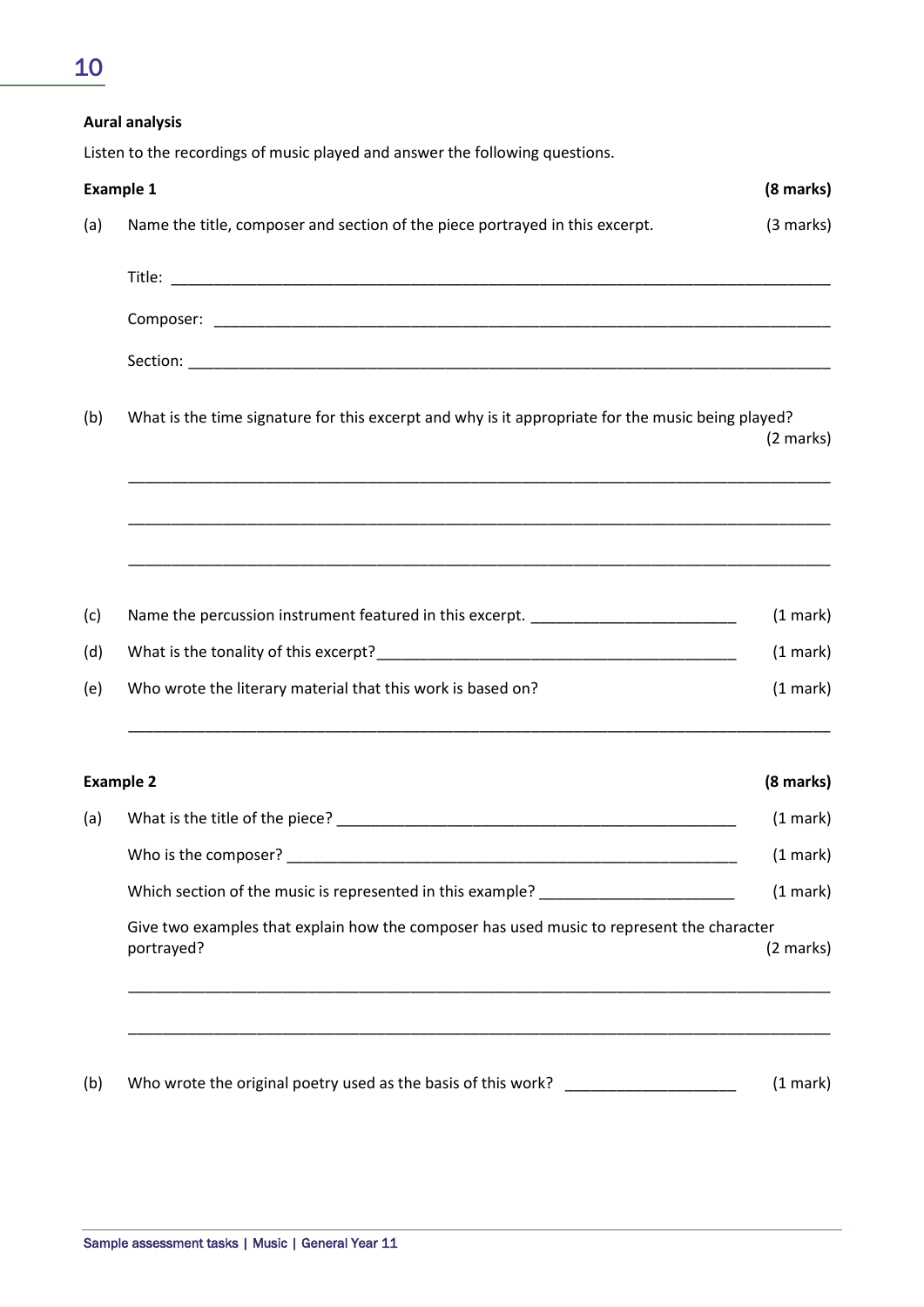| This particular section is based on a well-known piece of music. Name the piece, state how it has been<br>used in this excerpt and why it is an interesting choice of repertoire for this section. |                                                                                                                                                                                                                                                                                                                       |  |  |  |  |  |  |  |
|----------------------------------------------------------------------------------------------------------------------------------------------------------------------------------------------------|-----------------------------------------------------------------------------------------------------------------------------------------------------------------------------------------------------------------------------------------------------------------------------------------------------------------------|--|--|--|--|--|--|--|
|                                                                                                                                                                                                    |                                                                                                                                                                                                                                                                                                                       |  |  |  |  |  |  |  |
| <b>Example 3</b>                                                                                                                                                                                   | $(10 \text{ marks})$                                                                                                                                                                                                                                                                                                  |  |  |  |  |  |  |  |
| What is the title of the work from which this excerpt is taken?                                                                                                                                    | (1 mark)                                                                                                                                                                                                                                                                                                              |  |  |  |  |  |  |  |
|                                                                                                                                                                                                    | (1 mark)                                                                                                                                                                                                                                                                                                              |  |  |  |  |  |  |  |
| Which section of the work is featured in this excerpt?                                                                                                                                             | (1 mark)                                                                                                                                                                                                                                                                                                              |  |  |  |  |  |  |  |
| instrumentation and music to enhance the programme at this point.<br>(i)                                                                                                                           | (2 marks)                                                                                                                                                                                                                                                                                                             |  |  |  |  |  |  |  |
|                                                                                                                                                                                                    |                                                                                                                                                                                                                                                                                                                       |  |  |  |  |  |  |  |
|                                                                                                                                                                                                    | (4 marks)                                                                                                                                                                                                                                                                                                             |  |  |  |  |  |  |  |
| (i)                                                                                                                                                                                                |                                                                                                                                                                                                                                                                                                                       |  |  |  |  |  |  |  |
| (ii)<br>and the control of the control of the control of the control of the control of the control of the control of the                                                                           |                                                                                                                                                                                                                                                                                                                       |  |  |  |  |  |  |  |
|                                                                                                                                                                                                    | Briefly outline the programme for this section and discuss two ways in which the composer uses the<br>(ii)<br>Describe using two examples, how the composer changes and develops the thematic material from<br>the first section of this work to the final section of this work to reflect programmatic developments. |  |  |  |  |  |  |  |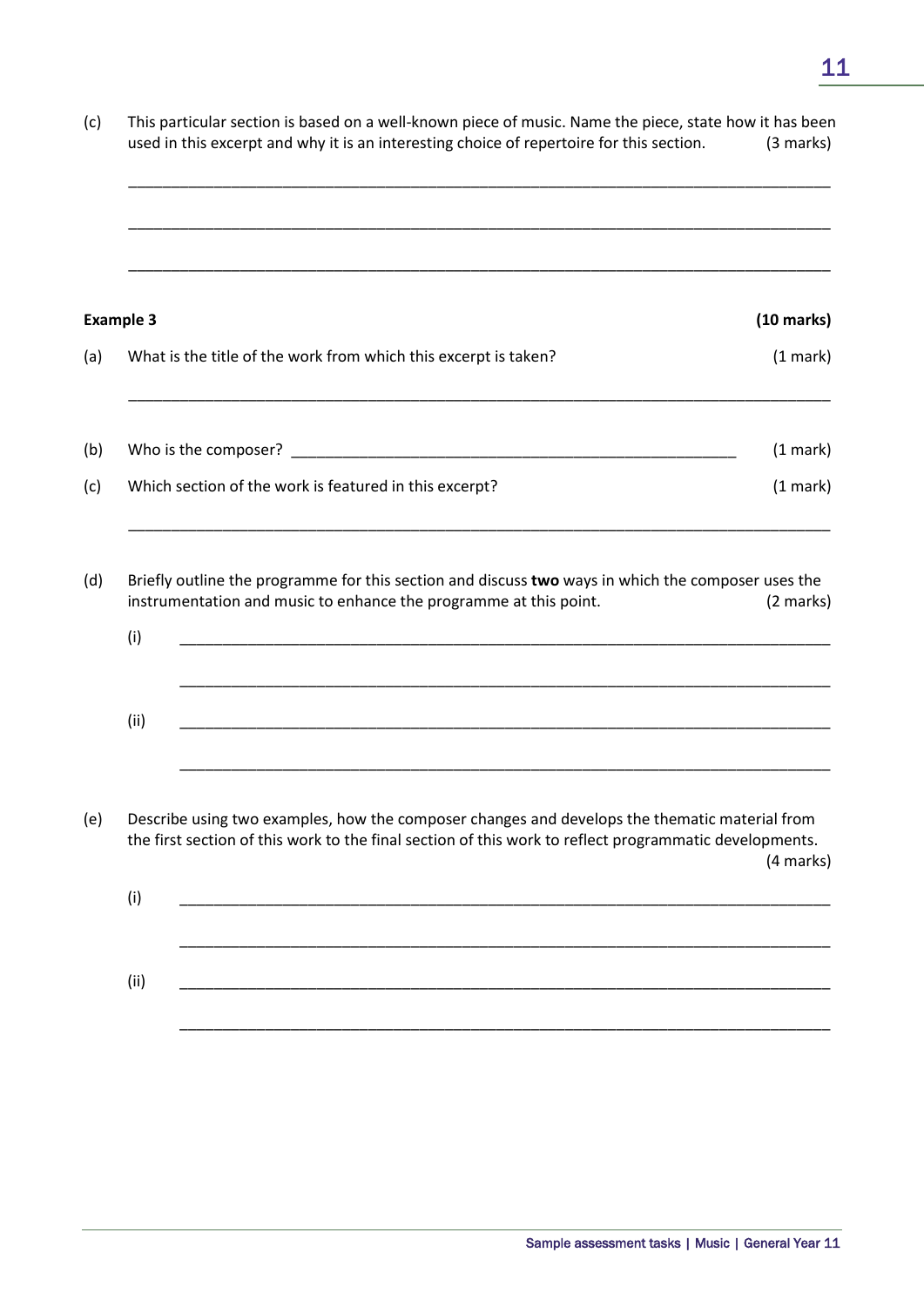#### **Score analysis**

Examine the given score excerpts and answer the following questions.

|     | <b>Example 1</b>                                                                                                                                                                | (6 marks) |  |  |  |  |  |
|-----|---------------------------------------------------------------------------------------------------------------------------------------------------------------------------------|-----------|--|--|--|--|--|
| (a) | What piece of music does this excerpt come from?________________________________                                                                                                |           |  |  |  |  |  |
| (b) |                                                                                                                                                                                 |           |  |  |  |  |  |
| (c) |                                                                                                                                                                                 | (1 mark)  |  |  |  |  |  |
| (d) | What is happening at this point in the piece programmatically?                                                                                                                  | (1 mark)  |  |  |  |  |  |
| (e) | This piece shares similar thematic features with another work by the same composer. Name the other<br>work and discuss the suitability and similarity of the thematic material. | (2 marks) |  |  |  |  |  |
|     | <b>Example 2</b>                                                                                                                                                                | (9 marks) |  |  |  |  |  |
| (a) | Name the work from which this excerpt is taken.                                                                                                                                 | (1 mark)  |  |  |  |  |  |
| (b) |                                                                                                                                                                                 | (1 mark)  |  |  |  |  |  |
| (c) | What is the title of this section in the work?                                                                                                                                  | (1 mark)  |  |  |  |  |  |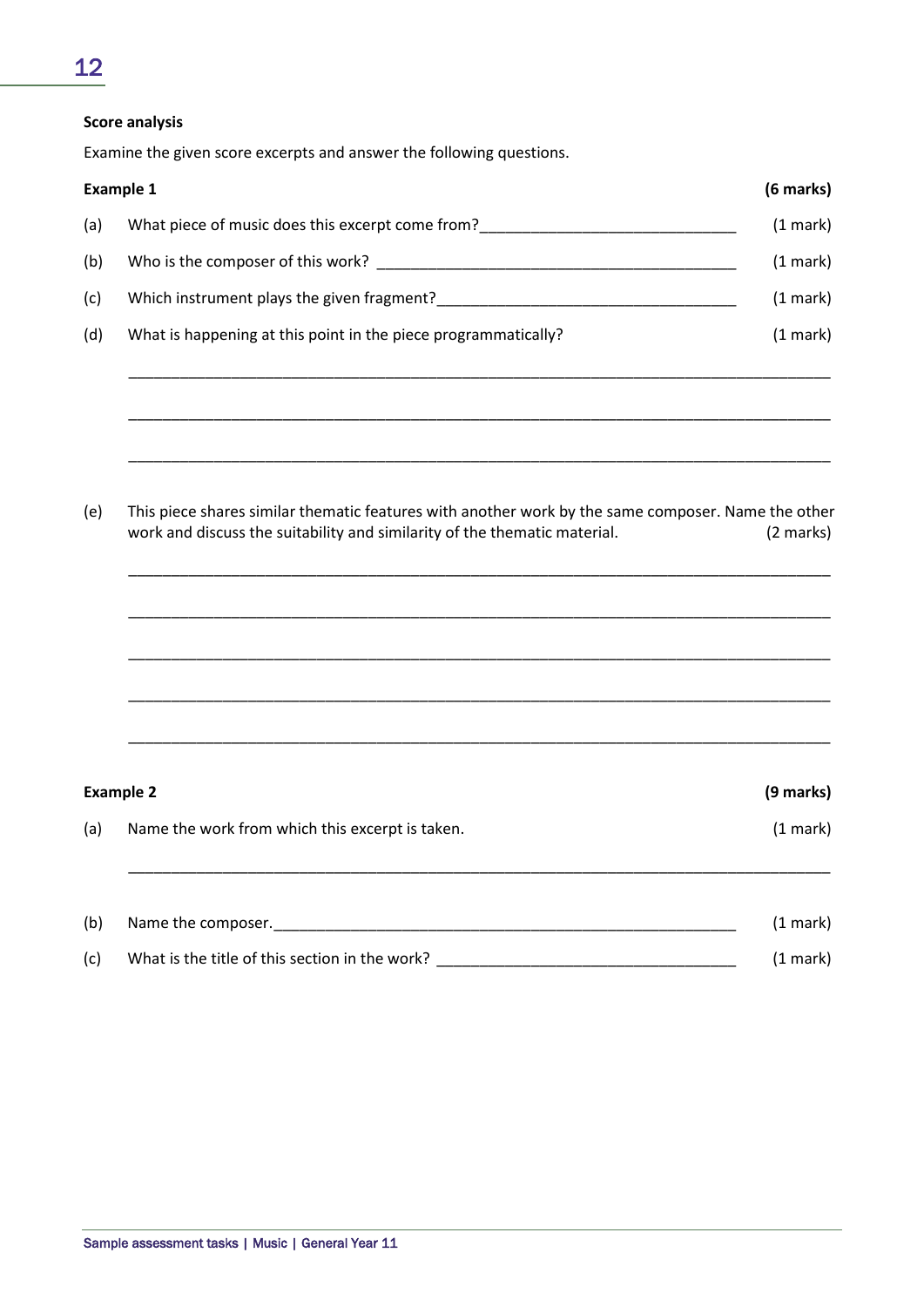(d) How does the composer use the instrumentation and music to enhance the programmatic features of this section? (2 marks)

\_\_\_\_\_\_\_\_\_\_\_\_\_\_\_\_\_\_\_\_\_\_\_\_\_\_\_\_\_\_\_\_\_\_\_\_\_\_\_\_\_\_\_\_\_\_\_\_\_\_\_\_\_\_\_\_\_\_\_\_\_\_\_\_\_\_\_\_\_\_\_\_\_\_\_\_\_\_\_\_\_\_

| (e) | (i)  | What form is this piece in?                       | (1 mark)  |
|-----|------|---------------------------------------------------|-----------|
|     | (ii) | Mark the sections on the score using letternames. | (3 marks) |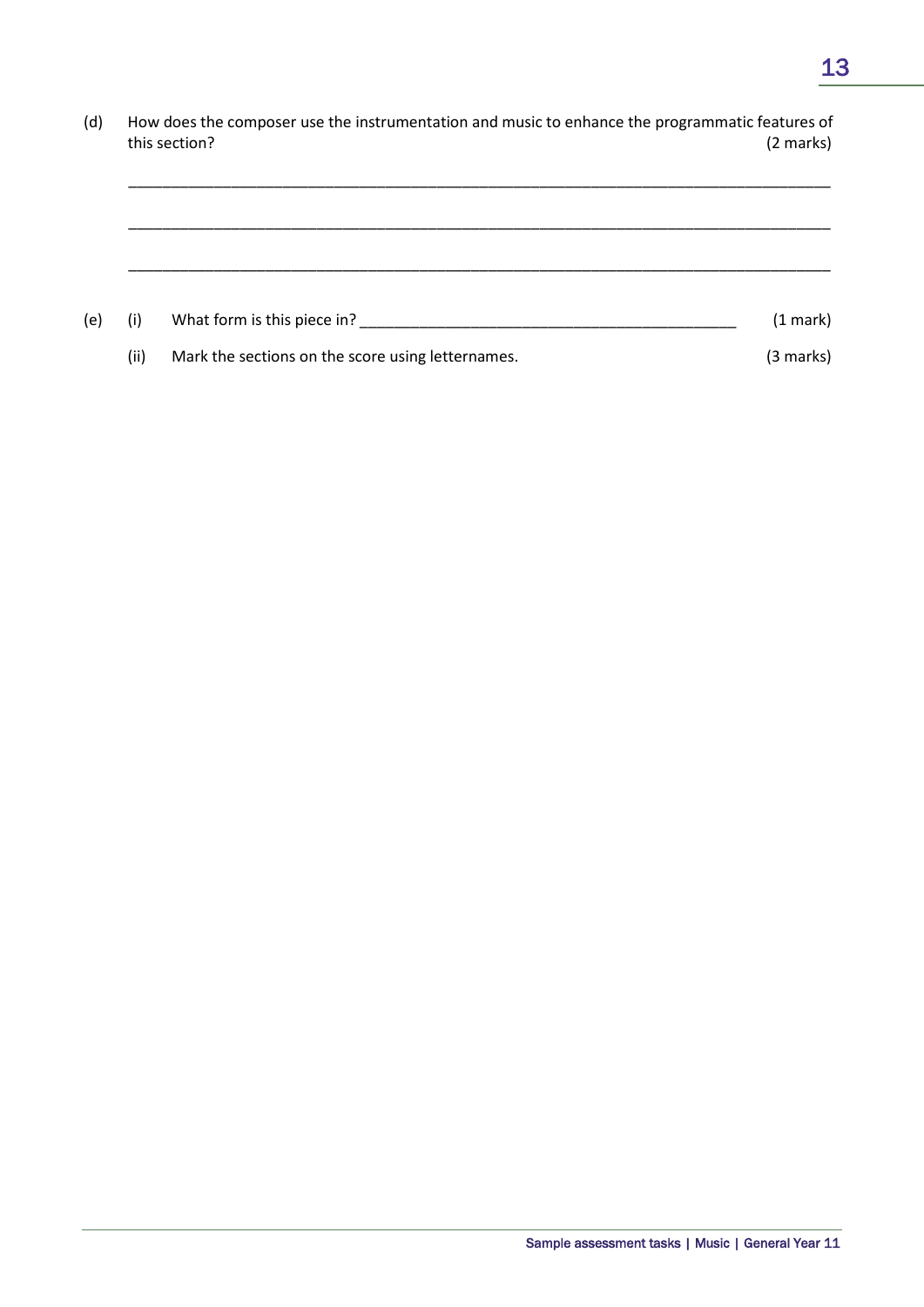# Sample assessment tasks | Music | General Year 11

# Marking key for sample assessment task 4 (written)

Aural and visual analysis test: Programme music

1. (a) Define programme music. (1 mark)

Music that tells a story, depicts a picture or mood, or characteristics of a place or culture. Programme music can be written for a play, ballet or film and can take the form of a one movement work or be attached to an existing musical form such as symphony or chamber music.

(b) Name three different types of programme music, providing a representative work and composer for each. (9 marks)

| Type of programme music | Work                  | Composer |
|-------------------------|-----------------------|----------|
| (i) Incidental Music    | Peer Gynt             | Grieg    |
| (ii) Programme symphony | Symphonie Fantastique | Berlioz  |
| (iii) Symphonic poem    | Die Moldau            | Smetana  |

#### **(Other answers are possible)**

2. (a) Two of your works feature themes of death and witchery. Name the works and composers and state the instrument which tolls the midnight hour to signify the beginning of the witching hour. (6 marks)

| Work                       | Composer    | Instrument           |
|----------------------------|-------------|----------------------|
| (i) Danse Macabre          | Saint-Saëns | Harp or French Horn  |
| (ii) Symphonie Fantastique | Berlioz     | <b>Tubular Bells</b> |

(b) In one of the set works, the witching hour is halted by the approaching dawn. Which instrument signifies the dawn breaking in one of the above works? (1 mark)

*Danse Macabre*–Oboe

**Name \_\_\_\_\_\_\_\_\_\_\_\_\_\_\_\_\_\_\_\_\_\_\_\_\_\_\_\_\_\_\_\_ Final mark /70 marks**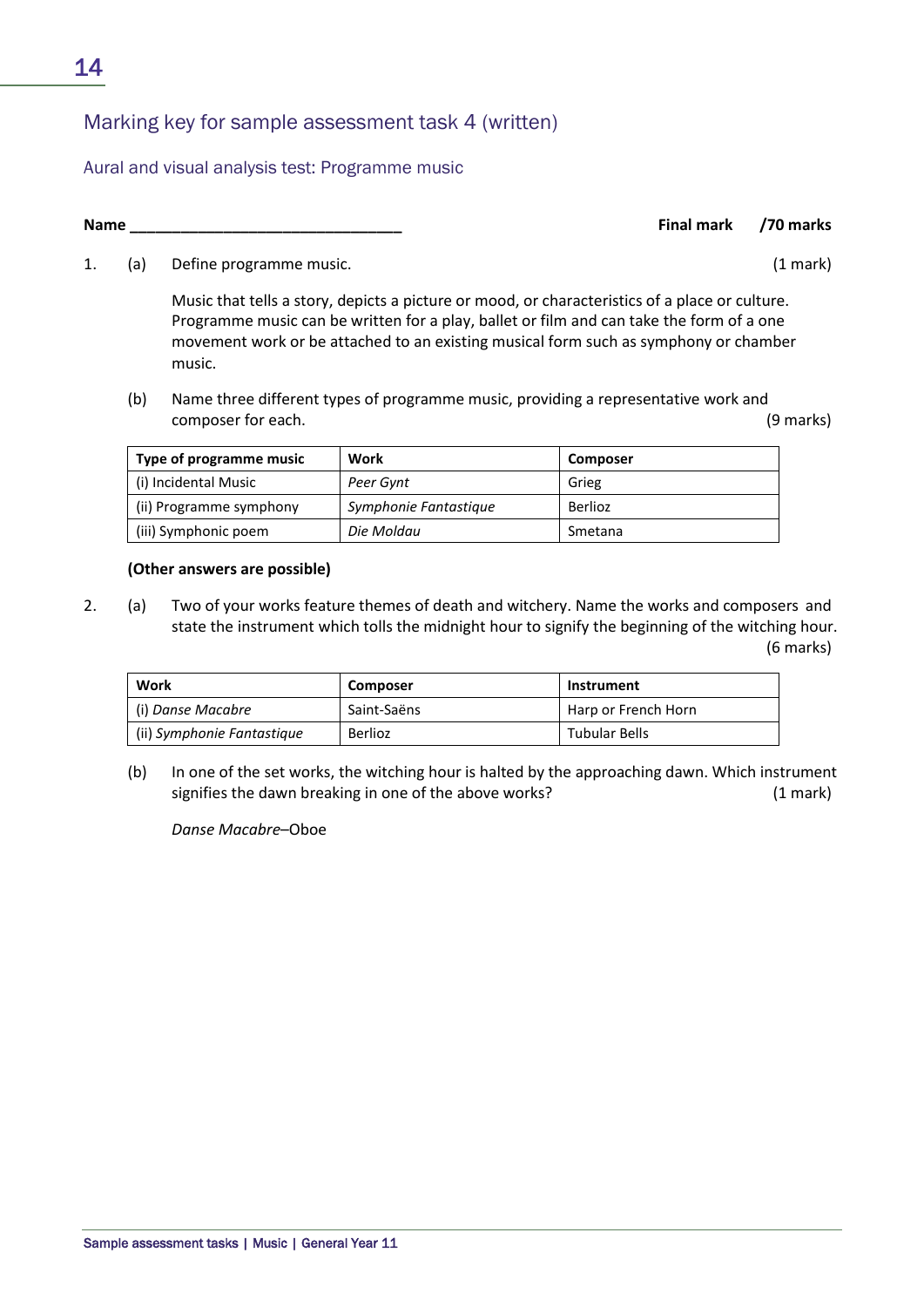3. What is meant by thematic transformation? Select one of the works studied this semester and discuss how this concept has been used to reflect the programmatic features of the work from movement to movement. (4 marks)

| <b>Description</b>                                                                                           | <b>Marks</b> |  |
|--------------------------------------------------------------------------------------------------------------|--------------|--|
| Definition of thematic transformation                                                                        | 1            |  |
| Correct use of terminology for the work represented                                                          | 1            |  |
| Discussion of the transformation of the theme in each movement according to the                              | $1 - 2$      |  |
| programme                                                                                                    |              |  |
| <b>Total</b>                                                                                                 | 4            |  |
| Answer could include, but is not limited to:                                                                 |              |  |
| Thematic transformation is the idea of a recurring theme or motif in a musical work that alters or           |              |  |
| transforms according to a program. This can be done either through instrumentation, key, rhythmic,           |              |  |
| melodic or harmonic features.                                                                                |              |  |
| Berlioz uses an idee fixe representing the lover/woman throughout all five movements. The first two          |              |  |
| movements have the strings depicting the woman with dance-like characteristics, the third depicts the        |              |  |
| theme in a pastoral setting, played by the flute and oboe, the fourth is a brief melody on the clarinet      |              |  |
| before the artist's head comes off after he dreams he has murdered his lover and the fifth is played by the  |              |  |
| piccolo clarinet in Eb, depicting a shrieking witch, with the woman come back from the dead to haunt and     |              |  |
| taunt the artist at his funeral.                                                                             |              |  |
| Beethoven uses the fate motif throughout his fifth symphony to represent his struggle with deafness and      |              |  |
| thoughts of death, 'the hand of fate knocking at the door.' The first movement is governed by the four       |              |  |
| note motif, with even the second subject devolving into it, the second movement offers some relief with a    |              |  |
| flowing set of variations, the third, a scherzo, uses the rhythm of the fate motif disappearing into almost  |              |  |
| nothing before exploding into the fourth movement in C major, representing his triumph over death. There     |              |  |
| is a brief return to the more ominous features of the third before the coda features variants of the opening |              |  |
| motif in a joyous conclusion.                                                                                |              |  |

4. Two of the works studied this term are based on themes of nature or depict the surrounding countryside. Name the two pieces and their composers that do this and give two ways in which the composer has used the music to reflect these 'natural themes'. (8 marks)

| <b>Description</b>                           | <b>Marks</b> |
|----------------------------------------------|--------------|
| Composer                                     | $1 - 2$      |
| Programme piece                              | $1 - 2$      |
| Description of programmatic natural features | $1 - 4$      |
| <b>Total</b>                                 |              |
| Answer could include, but is not limited to: |              |

| Work                             | Composer  | <b>Natural themes</b>                                                                                                                                                                                                                                             |
|----------------------------------|-----------|-------------------------------------------------------------------------------------------------------------------------------------------------------------------------------------------------------------------------------------------------------------------|
| (i) Die Moldau                   | Smetana   | Bubbling brook at the opening, flute playing swirling passages<br>$\bullet$<br>repesenting the movement of the water<br>• Full orchestra at the end and Major tonality to represent the<br>river at its widest, coursing through the city and out to the<br>ocean |
|                                  | Beethoven |                                                                                                                                                                                                                                                                   |
| (ii) Symphony No 6<br>(Pastoral) |           | • Use of percussion to represent the thunder and lightning of<br>the storm                                                                                                                                                                                        |
|                                  |           | Percussive use of instruments to represent rain and increase<br>in numbers and types of instruments and dynamics to<br>represent different aspects of the storm                                                                                                   |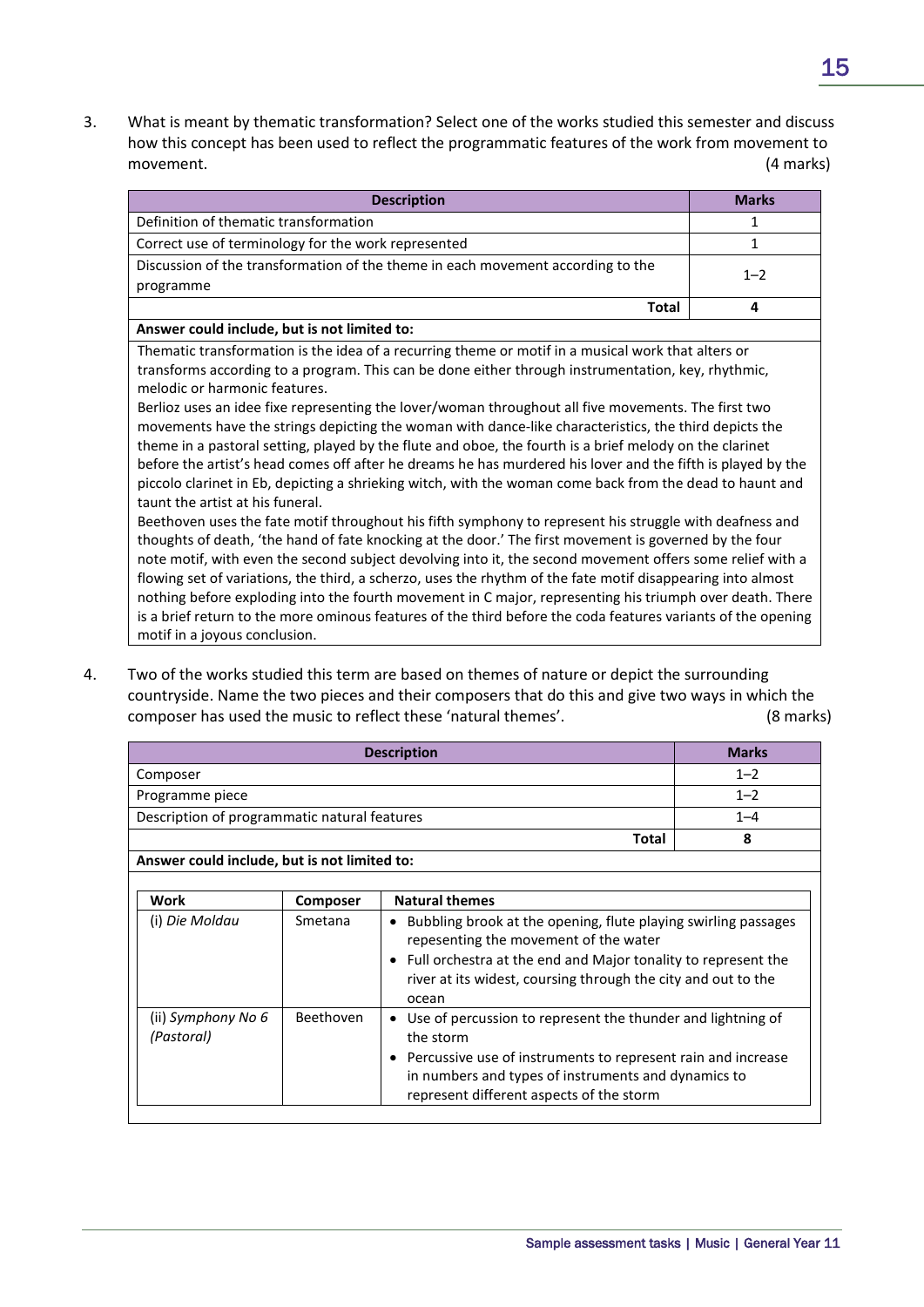# 16

#### **Aural analysis**

Listen to the recordings of music played and answer the following questions.

| <b>Example 1</b> |                               |                                                                                                                                                                                                      | (8 marks) |
|------------------|-------------------------------|------------------------------------------------------------------------------------------------------------------------------------------------------------------------------------------------------|-----------|
| (a)              |                               | Name the title and section of the piece portrayed in this excerpt.                                                                                                                                   | (3 marks) |
|                  |                               | Title: Peer Gynt                                                                                                                                                                                     |           |
|                  |                               | Who is the composer? Grieg                                                                                                                                                                           |           |
|                  |                               | Section: Anitra's Dance                                                                                                                                                                              |           |
| (b)              |                               | What is the time signature for this excerpt and why is it appropriate for the music being played?                                                                                                    |           |
|                  |                               | $\frac{3}{4}$ , simple triple, reflects the dance-like charateristics.                                                                                                                               | (2 marks) |
| (c)              |                               | Name the percussion instrument featured in this excerpt: Triangle                                                                                                                                    | (1 mark)  |
| (d)              |                               | What is the tonality of this excerpt? Minor                                                                                                                                                          | (1 mark)  |
| (e)              |                               | Who wrote the literary material that this work is based on? Henrik Ibsen                                                                                                                             | (1 mark)  |
|                  | (8 marks)<br><b>Example 2</b> |                                                                                                                                                                                                      |           |
| (a)              |                               | What is the title of the piece? Carnival of the Animals                                                                                                                                              | (1 mark)  |
| (b)              |                               | Who is the composer? Saint-Saëns                                                                                                                                                                     | (1 mark)  |
| (c)              | (i)                           | Which section of the music is represented in this example? Tortoises                                                                                                                                 | (1 mark)  |
|                  | (ii)                          | Give two examples that explain how the composer has used music to represent the character<br>portrayed?                                                                                              |           |
|                  |                               | Slow tempo, low register of strings, legato melody, soft dynamics, parody of can-can theme.                                                                                                          | (2 marks) |
| (d)              |                               | Who wrote the original poetry used as the basis of this work? Ogden Nash                                                                                                                             | (1 mark)  |
| (e)              |                               | This particular section is based on a well-known piece of music. Name the piece, discuss how it has<br>been used in this excerpt and why it is an interesting choice of repertoire for this section. | (2 marks) |

Can-can theme, usually a fast paced high spirited dance associated with high leg kicking dancers and not really appropriate for slow moving tortoises. Tempo is slowed right down, the theme is played in a legato manner in the lower registers of the strings, and the rhythm feels cleverly displaced with the piano playing a triplet ostinato pattern against a simple time melody. Occasional deliberate dissonances to represent the clumsy nature of the tortoises, and perhaps one falling over in the attempt.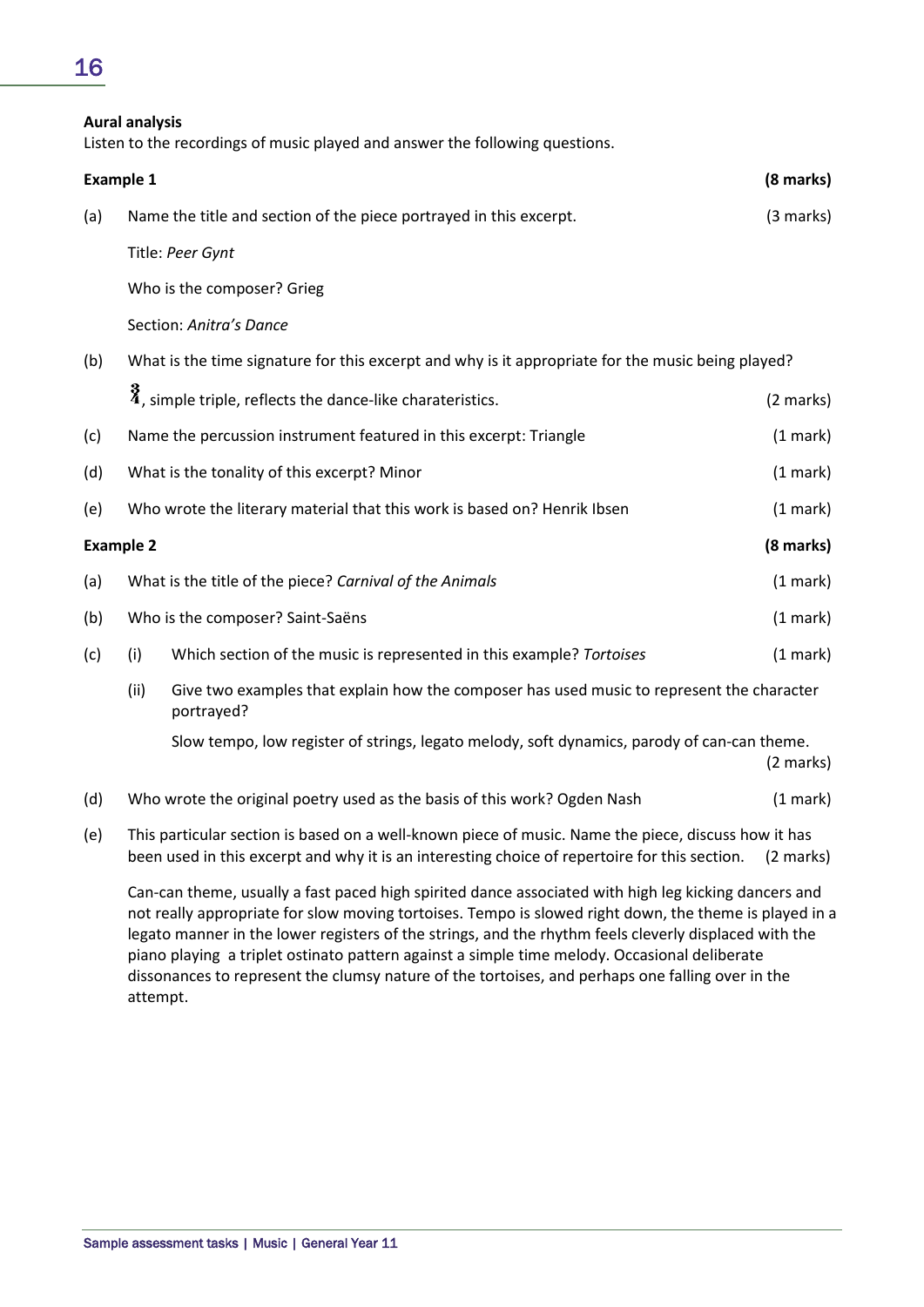| Example 3 |                                                                            | $(10 \text{ marks})$ |
|-----------|----------------------------------------------------------------------------|----------------------|
| (a)       | What is the title of the work from which this excerpt is taken? Die Moldau | (1 mark)             |
| (b)       | Who is the composer? Bedrich Smetana                                       | (1 mark)             |
| (c)       | Which section of the work is featured in this excerpt? Part $3$ – The hunt | (1 mark)             |

(d) Briefly outline the program for this section and discuss **two** ways in which the composer uses the instrumentation and music to enhance the programme at this point.

Depicts hunters on horseback pursuing their prey through the forests lining the river. The brass represents the hunting calls and the dotted rhythms and the energetic strings depict the galloping horses. (2 marks)

- (e) Describe using two examples, how the composer changes and develops the thematic material from the first section of this work to the final section of this work to reflect programmatic developments.
	- (i) Opening section: Two springs represented by two flutes, meet to form the Moldau. They play lightly, quickly, like the two streams coursing towards each other. The quiet nature and rippling runs in the flutes of this section emphasises the small beginnings of the Great River high in the mountains.
	- (ii) Closing section: The whole orchestra plays, with the brass particularly featured to depict the grandeur and the regal beauty of Prague as the river courses through the city. The dynamic level is louder, the orchestra has increased in size and the piece has modulated to a major key for the final celebratory section. (4 marks)

#### **Score analysis**

Examine the given score excerpts and answer the following questions.

(Due to copyright reasons score excerpts cannot be provided)

| <b>Example 1 (Opening 9 bars of the score)</b> |                                                                |                    |
|------------------------------------------------|----------------------------------------------------------------|--------------------|
| (a)                                            | What piece of music does this excerpt come from? Danse Macabre | $(1 \text{ mark})$ |
| (b)                                            | Who is the composer of this work? Saint-Saëns                  | $(1 \text{ mark})$ |
| (c)                                            | Which instrument plays the given fragment? Violin              | (1 mark)           |
| (d)                                            | What is happening at this point in the piece programmatically? | (1 mark)           |
|                                                |                                                                |                    |

Death is tuning his violin to urge the skeletons to rise up and dance.

(e) This piece shares similar thematic features with another work by the same composer. Name the other work and discuss the suitability and similarity of the thematic material. (2 marks)

The motif played by the xylophones representing the dancing rattling bones is also featured in *Fossils* from *Carnival of the Animals.*

# 17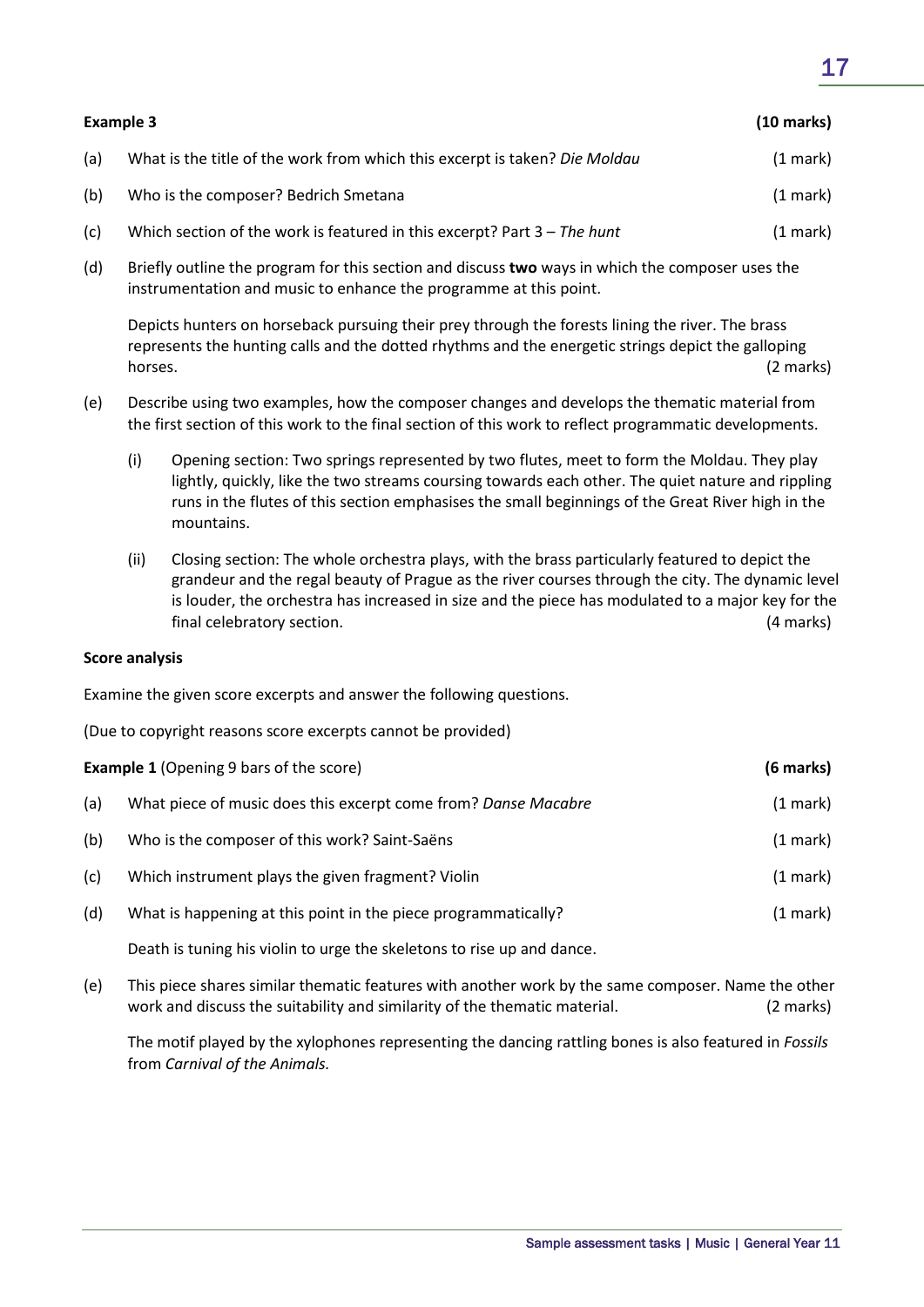# 18

| <b>Example 2</b> (Complete score for the <i>Elephant</i> , bars 1–52) |                                                                         | (9 marks) |
|-----------------------------------------------------------------------|-------------------------------------------------------------------------|-----------|
| (a)                                                                   | Name the work from which this excerpt is taken. Carnival of the Animals | (1 mark)  |
| (b)                                                                   | Name the composer. Saint-Saëns                                          | (1 mark)  |
| (c)                                                                   | What is the title of this section in the work? Elephant                 | (1 mark)  |
|                                                                       |                                                                         |           |

(d) How does the composer use the instrumentation and music to enhance the programmatic features of this section? (2 marks)

Low register of the double bass, forte dynamics, big piano chords to communicate a sense of size, breadth and weight. Clear beat and simple, clear rhythms and accents to emulate the elephant's slow cumbersome movements and heavy tread.

| (e) |                                                           | What form is this piece in? Ternary form |               |               | $(1 \text{ mark})$ |
|-----|-----------------------------------------------------------|------------------------------------------|---------------|---------------|--------------------|
|     | (ii)<br>Mark the sections on the score using letternames. |                                          |               | (3 marks)     |                    |
|     |                                                           | A: Bars 1-20                             | B: Bars 21–36 | A: Bars 37–52 |                    |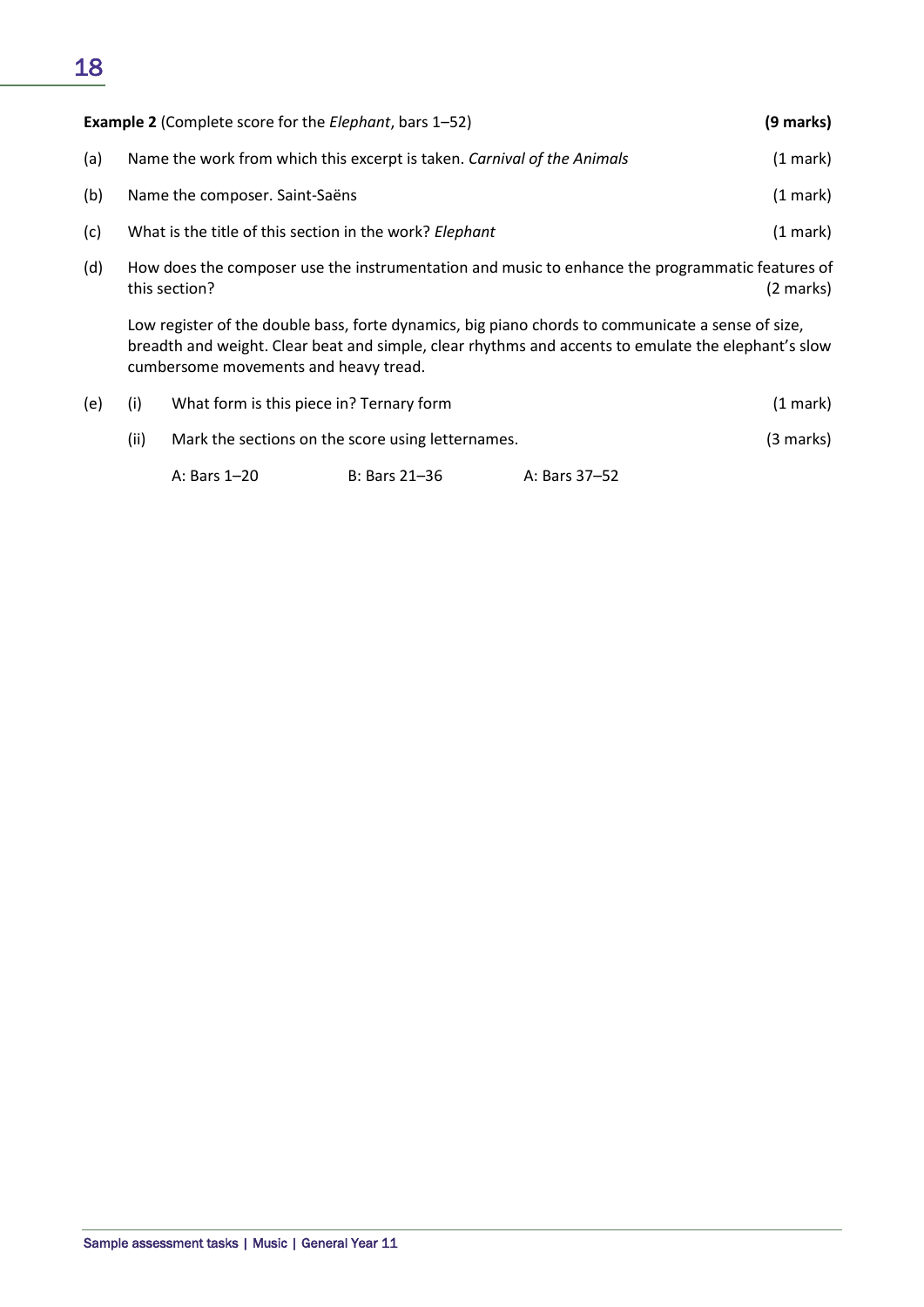Music – General Year 11

Task 2a – (written)

#### **Assessment type: Investigation and analysis**

This task is a sample only, and can be substituted with other examples of a similar standard appropriate to context.

This task will commence in Week 6 to be submitted in Week 9.

You will be given one-class session in the library to research our chosen rock style and will complete the rest of the assignment at home. You will be required to present a slide-show summary of your research to the class which will include the following:

- details about the development of a rock style in the 1970s
- details about social and historical characteristics of the time that influenced the rock style
- the contribution of at least two performing artists/bands to the development of the style
- detailed reference to at least four music elements
- a bibliography that includes both text and online sources and can include audio references to enhance your presentation.

In addition to the slide-show presentation, you will also be required to complete Task 2b. This will require you to compose or arrange a melody in the context and style researched, using available technology to notate and record your ideas. You will then perform your composition or arrangement to the class in Week 10 (Performance Task 3).

#### **Conditions**

Time for the task: three weeks, to be submitted in Semester 1, Week 9

#### **Task weighting**

6% of the school mark for this pair of units

### **Investigation task: Rock music of the 1970s**

\_\_\_\_\_\_\_\_\_\_\_\_\_\_\_\_\_\_\_\_\_\_\_\_\_\_\_\_\_\_\_\_\_\_\_\_\_\_\_\_\_\_\_\_\_\_\_\_\_\_\_\_\_\_\_\_\_\_\_\_\_\_\_\_\_\_\_\_\_\_\_\_\_\_\_\_\_\_\_\_\_\_\_\_\_\_\_\_\_\_\_\_\_\_\_\_\_\_\_\_\_\_\_\_

#### **Name \_\_\_\_\_\_\_\_\_\_\_\_\_\_\_\_\_\_\_\_\_\_\_\_\_\_\_\_\_\_\_\_ Final mark /20 marks**

You are to research the development of one of the listed 1970s rock styles, making reference to the following points:

- details about social and historical characteristics of the time that influenced the rock style
- the contribution of at least two performing artists/bands to the development of the style
- detailed reference to at least four music elements.

Choose from the following 1970s rock styles:

- progressive rock
- blues-based British rock
- hard rock
- disco
- glam rock
- singer/songwriter
- punk
- new wave.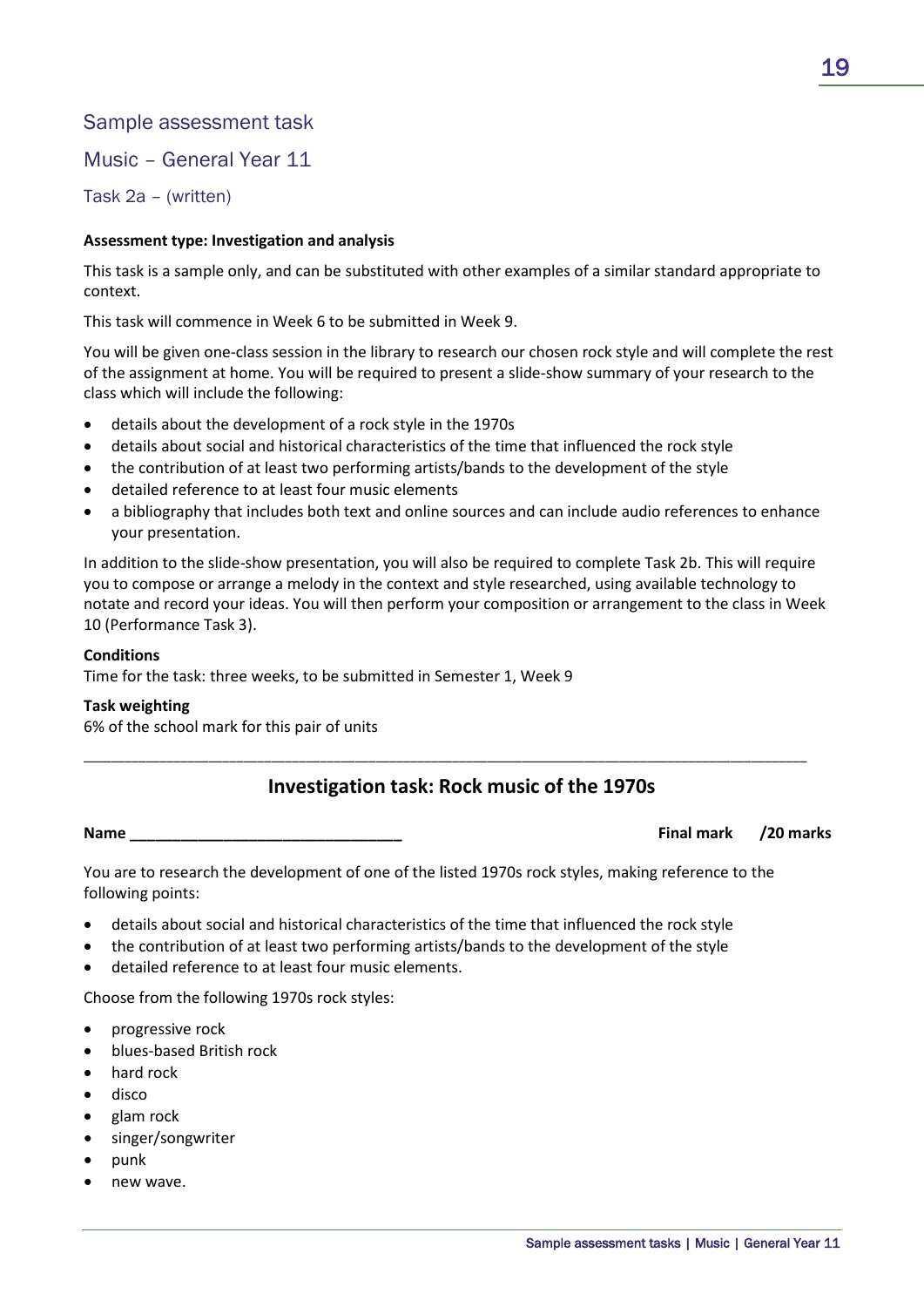#### Music elements:

- duration and rhythm (metre, drum part)
- pitch (melodic and harmonic elements, e.g. key, scale, chords)
- texture
- timbre
- expression and articulation (instrumental technique)
- lyrics
- form (length of songs, use of improvisation, song structure, etc.).

Socio-historic context:

- important social issues and events at the time
- attitudes, fashion, recording technology, etc.

Reference to songwriters/performers in the style:

• refer to at least two important songs/songwriters and discuss their significance and contribution to the development of the style they represent.

20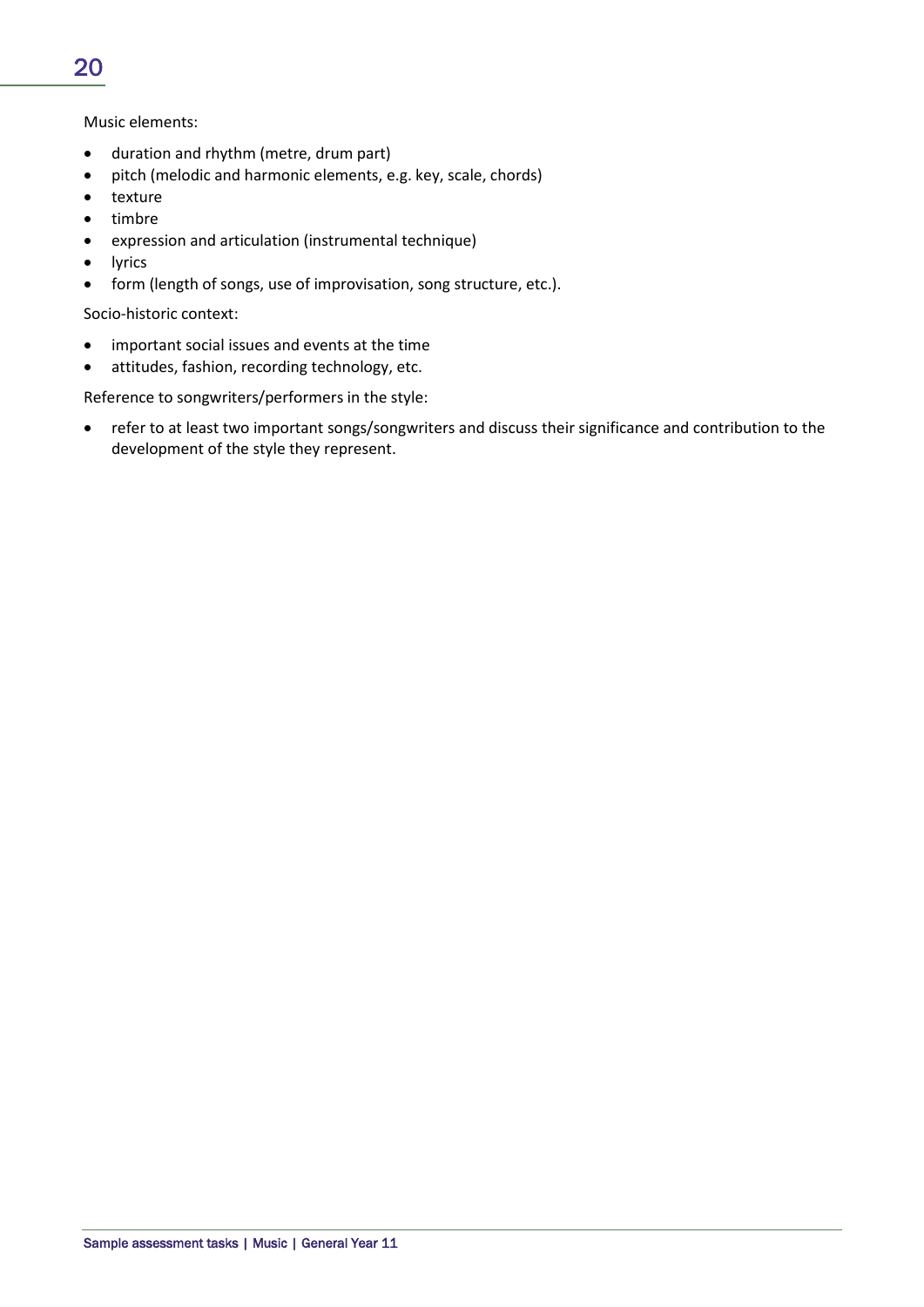# Marking key for sample assessment task 2a – (written)

# **Rock music of the 1970s**

| <b>Final mark:</b><br>Name                                                                                                              | /20 marks      |
|-----------------------------------------------------------------------------------------------------------------------------------------|----------------|
| <b>Standards of achievement</b>                                                                                                         | <b>Marks</b>   |
| <b>Description of musical characteristics</b>                                                                                           | /4             |
| Provides a detailed account of relevant musical characteristics of the chosen style                                                     | $3 - 4$        |
| Provides an account of some relevant musical characteristics of the chosen style                                                        | $1 - 2$        |
| Provides a limited description of musical characteristics, some or all of which are incorrect or                                        | 0              |
| irrelevant to the chosen style                                                                                                          |                |
| Use of music elements                                                                                                                   | /3             |
| Makes detailed reference to several music elements and outlines their use in the music style being<br>discussed                         | 3              |
| Makes some reference to a few music elements, inconsistently outlining their use in the music style<br>being discussed                  | 2              |
| Makes limited reference to music elements, inappropriately and/or incorrectly outlining their use in<br>the music style being discussed | 1              |
| Makes no reference to the use of music elements or any reference made to the use of music<br>elements is incorrect                      | 0              |
| Description of socio-historic context                                                                                                   | /4             |
| Provides detailed and relevant information about the socio-historic context of the chosen style                                         | $3 - 4$        |
| Provides some details and mostly relevant information about the socio-historic context of the                                           |                |
| chosen style                                                                                                                            | $1 - 2$        |
| Provides limited details and mostly irrelevant or incorrect information about the socio-historic<br>context of the chosen style         | 0              |
| Use of musical examples to illustrate style                                                                                             | /4             |
| Refers to and includes examples of at least two important songs/songwriters, effectively discussing                                     |                |
| the contribution they made to the development of a music style                                                                          | 3–4            |
| Refers to and includes examples of only one important song/songwriter, or refers to at least two but                                    |                |
| does not provide musical examples, and inconsistently discusses the contribution they made to the                                       | $1 - 2$        |
| development of a music style                                                                                                            |                |
| Does not refer to or include examples, or incorrectly refers to one or more important                                                   |                |
| songs/songwriters and the contribution they made to the development of a music style                                                    | 0              |
| <b>Bibliography</b>                                                                                                                     | $\sqrt{3}$     |
| Includes a comprehensive and accurate bibliography, correctly referencing all text and online                                           |                |
| resources                                                                                                                               | 3              |
| Includes a bibliography that contains correct references to most resources                                                              | $1 - 2$        |
| Includes a limited and/or irrelevant bibliography with incorrect references to some resources                                           | υ              |
| Presentation                                                                                                                            | /2             |
| Presentation is structured and coherent with good use of audio and visual material to illustrate an                                     | $\overline{2}$ |
| understanding of the style                                                                                                              |                |
| Presentation is mostly coherent with some use of audio and visual material to illustrate an                                             | 1              |
| understanding of the style                                                                                                              |                |
| Presentation lacks clarity and there is little or no use of audio or visual material                                                    | 0              |
| <b>Total</b>                                                                                                                            | /20            |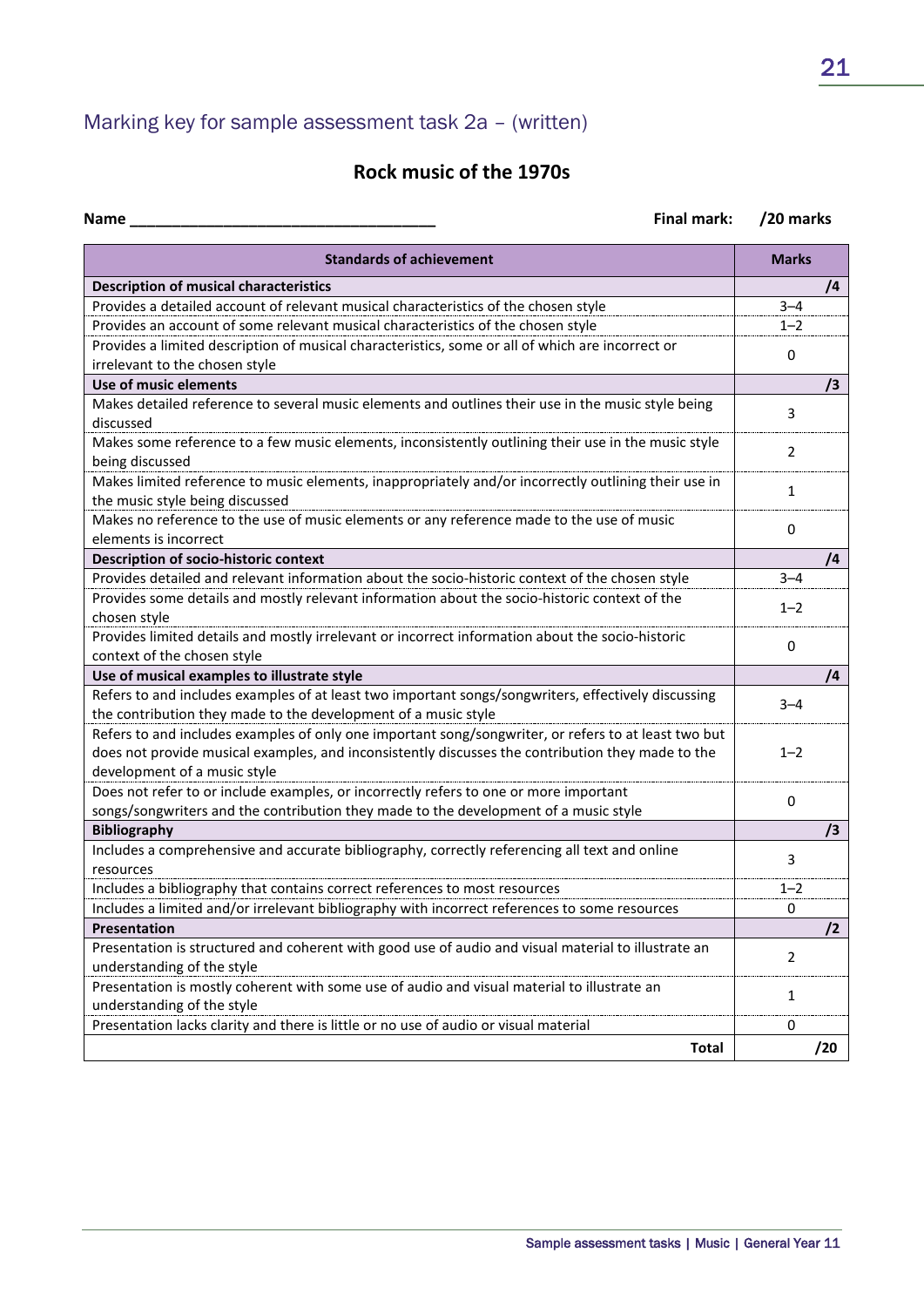Music – General Year 11

Task 2b – (written)

**Assessment type: Composing and arranging**

This task will cover the following concepts:

• melody writing/arranging in the style researched for Task 2a.

#### **Conditions**

Time for the task: three weeks To be submitted in Semester 1, Week 9 and performed in class in Week 10

#### **Task weighting**

5% of the school mark for this pair of units

# **Melody writing/Arranging**

\_\_\_\_\_\_\_\_\_\_\_\_\_\_\_\_\_\_\_\_\_\_\_\_\_\_\_\_\_\_\_\_\_\_\_\_\_\_\_\_\_\_\_\_\_\_\_\_\_\_\_\_\_\_\_\_\_\_\_\_\_\_\_\_\_\_\_\_\_\_\_\_\_\_\_\_\_\_\_\_\_\_\_\_\_\_\_\_\_\_\_\_\_\_\_\_\_\_\_\_\_\_\_\_

**Name \_\_\_\_\_\_\_\_\_\_\_\_\_\_\_\_\_\_\_\_\_\_\_\_\_\_\_\_\_\_\_ Mark: /16**

You are to compose and arrange a melody in the context and style you researched for Task 2a. You can use available technology to notate and record your ideas, using appropriate notation to suit the selected context. For example, you could use slash notation/TAB notation for a guitar part, and must use drum set notation, if writing for drum kit. You will be given some class time to complete and practise this task.

You must address the following points:

- your melody must be 12 bars in length, with a clear melodic contour (if your melody is to be harmonised, it must clearly fit the chord structure)
- the melody must be written within the range and technical capability of the instrument/s and/or voice/s you are writing for
- you must include an appropriate tempo indication, dynamics and articulation, including any additional expressive devices and timbral effects that might be stylistically suitable such as scoops, bends, hammerons, pull-offs, glissando, etc.
- the melody must be stylistically appropriate and reflect the context and style researched in the Investigation Task 2a
- your score must be neat, legible and demonstrate correct score layout, alignment and appropriate notation.

22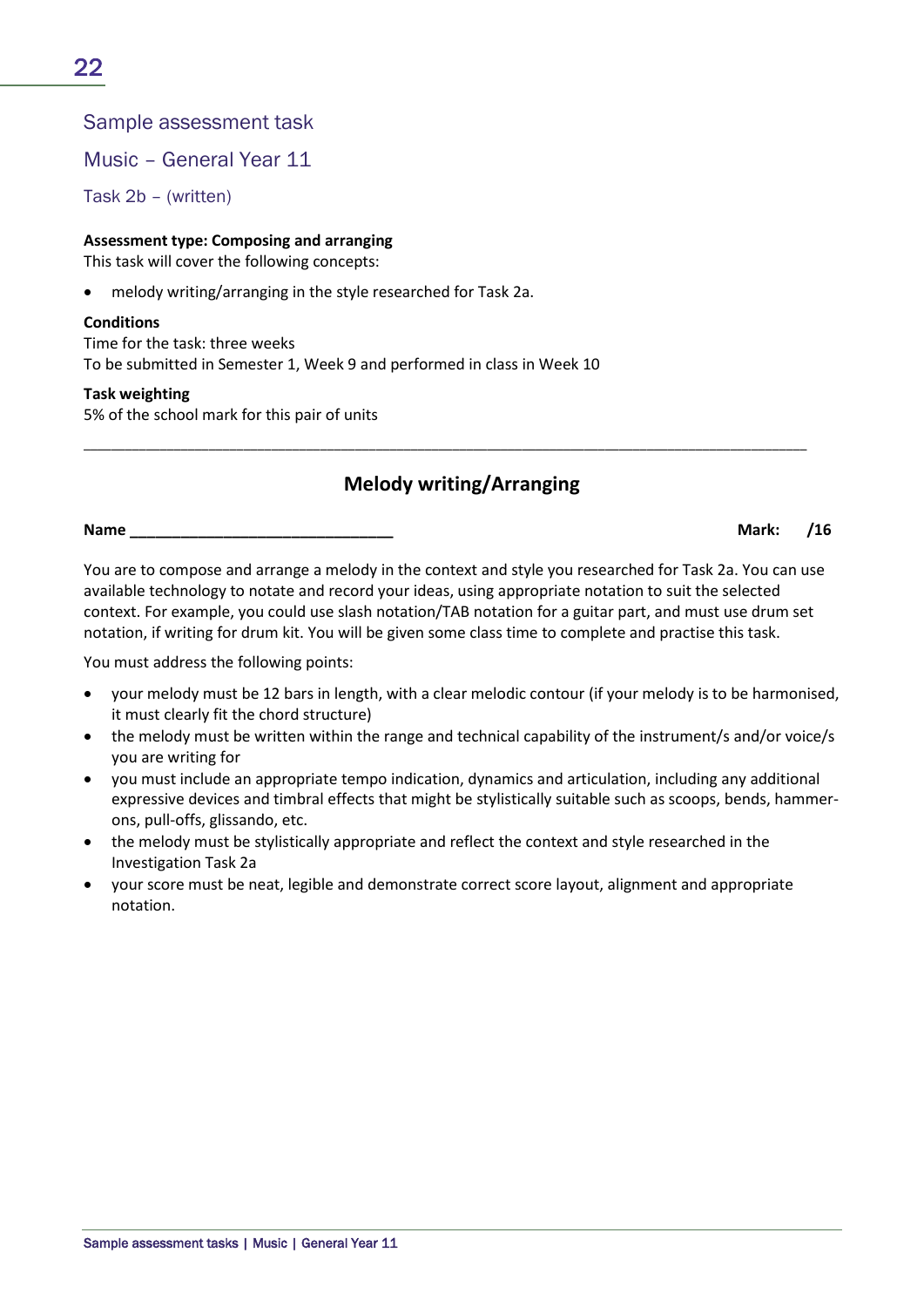# Marking key for sample assessment task 2b – (written)

# **Melody writing/Arranging**

| <b>Name</b>                                                                                              | Mark:          | /16        |
|----------------------------------------------------------------------------------------------------------|----------------|------------|
| <b>Assessment criteria</b>                                                                               | <b>Marks</b>   |            |
| <b>Music ideas and elements</b>                                                                          |                | /4         |
| Establishes and maintains a clear sense of tonality and demonstrates excellent skills in developing,     | 4              |            |
| establishing and maintaining musical ideas and melodic contour (and clearly fits chords if used)         |                |            |
| Maintains tonality and demonstrates sound skills in developing, establishing and maintaining musical     | 3              |            |
| ideas and melodic contour (fitting most of the chords if used)                                           |                |            |
| Mostly maintains tonality throughout and demonstrates some skills in developing, establishing and        | $\overline{2}$ |            |
| maintaining musical ideas and melodic contour (fitting some chords)                                      |                |            |
| Includes an inconsistent sense of tonality and demonstrates little or no evidence of developing,         | $0 - 1$        |            |
| establishing and maintaining musical ideas and melodic contour (and does not fit most of the chords)     |                |            |
| Range and technical capability                                                                           |                | $\sqrt{2}$ |
| Correctly writes within the range and capability of the chosen instrument/s and/or voice/s               | $\overline{2}$ |            |
| Mostly writes within the range and capability of the chosen instrument/s and/or voice/s with some        | 1              |            |
| errors                                                                                                   |                |            |
| Melody contains several errors within the range and capability of the chosen instrument/s and/or         | $\mathbf 0$    |            |
| voice/s                                                                                                  |                |            |
| <b>Dynamics and articulation</b>                                                                         |                | /3         |
| Demonstrates effective use of dynamics and articulation                                                  | 3              |            |
| Demonstrates an inconsistent and sometimes ineffective application of dynamics and articulation          | $\overline{2}$ |            |
| Demonstrates little and/or inappropriate use of dynamics and articulation                                | $0 - 1$        |            |
| <b>Additional expressive devices</b>                                                                     |                | /2         |
| Incorporates additional expressive devices that enhance the overall style                                | 2              |            |
| Incorporates some additional expressive devices some of which are stylistically ineffective and/or       | 1              |            |
| inappropriate                                                                                            |                |            |
| Does not incorporate any additional expressive devices or timbral effects or incorporates expressive     | 0              |            |
| devices that are stylistically ineffective and/or inappropriate                                          |                |            |
| <b>Stylistically appropriate</b>                                                                         |                | $\sqrt{2}$ |
| The melody is stylistically appropriate and effectively reflects the context and style researched in the | 2              |            |
| <b>Investigation Task 2a</b>                                                                             |                |            |
| The melody is mostly stylistically appropriate and reflects the context and style researched in the      | 1              |            |
| Investigation Task 2a                                                                                    |                |            |
| The melody is not really stylistically appropriate and does not reflect the context and style researched | $\mathbf 0$    |            |
| in the Investigation Task 2a                                                                             |                |            |
| <b>Tempo indication</b>                                                                                  |                | /1         |
| Includes an appropriate tempo indication                                                                 | $\mathbf{1}$   |            |
| Does not include a tempo indication and/or provides an inappropriate tempo indication                    | 0              |            |
| <b>Score presentation</b>                                                                                |                | /2         |
| Presents a clear and accurate score                                                                      | $\overline{2}$ |            |
| Produces a mostly incomplete and/or inaccurate score                                                     | $0 - 1$        |            |
| <b>Total mark</b>                                                                                        |                | /16        |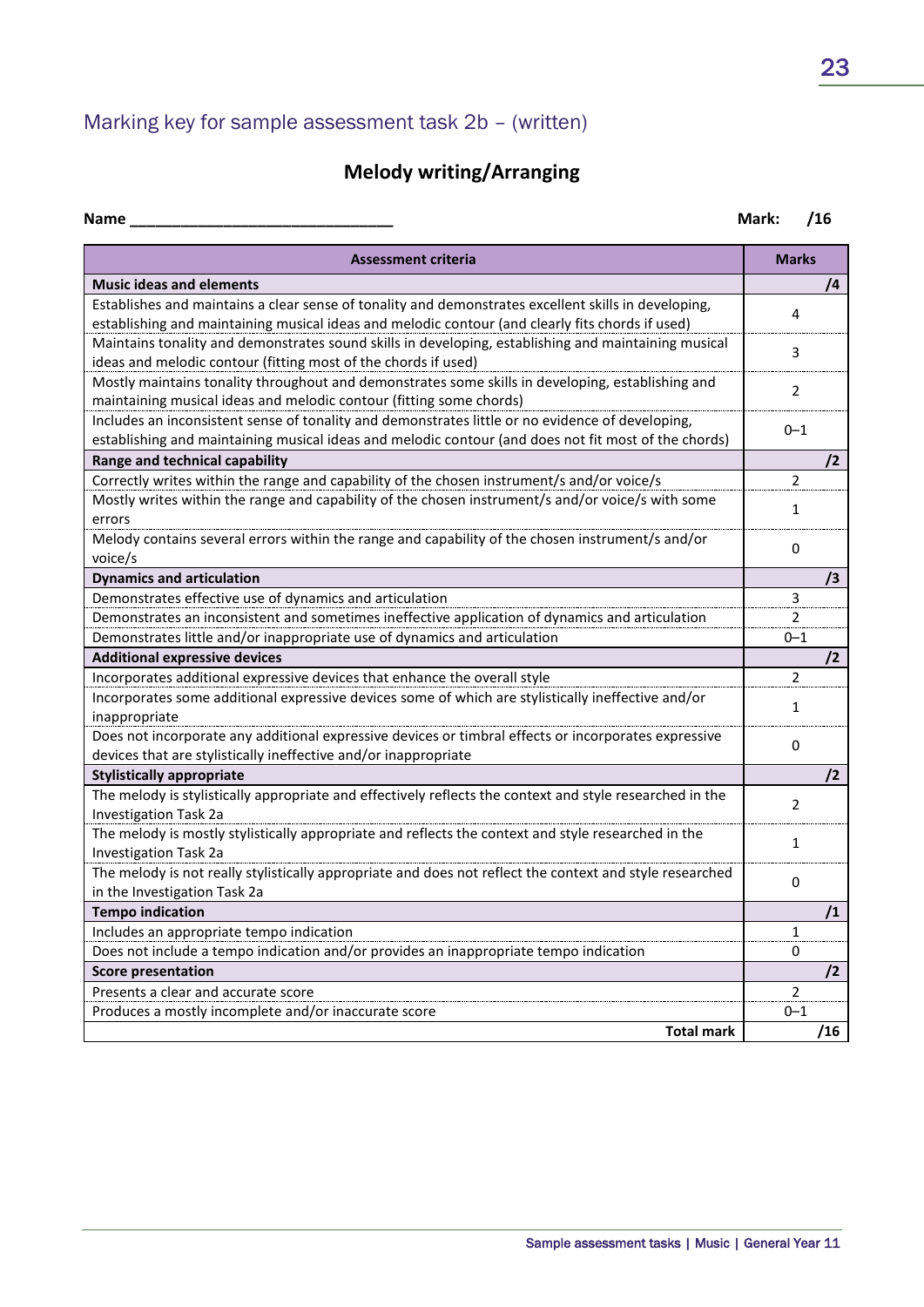Music – General Year 11

Task 3 – (practical)

#### **Assessment type: Performance**

This task will involve students performing the melody/arrangement composed in Task 2b.

#### **Conditions**

Time for the task: three weeks To be performed in class in Semester 1, Week 10

#### **Task weighting**

3% of the school mark for this pair of units

### **Practical – Performance**

\_\_\_\_\_\_\_\_\_\_\_\_\_\_\_\_\_\_\_\_\_\_\_\_\_\_\_\_\_\_\_\_\_\_\_\_\_\_\_\_\_\_\_\_\_\_\_\_\_\_\_\_\_\_\_\_\_\_\_\_\_\_\_\_\_\_\_\_\_\_\_\_\_\_\_\_\_\_\_\_\_\_\_\_\_\_\_\_\_\_\_\_\_\_\_\_\_\_\_\_\_\_\_\_

**Name \_\_\_\_\_\_\_\_\_\_\_\_\_\_\_\_\_\_\_\_\_\_\_\_\_\_\_\_\_\_\_ Mark: /23**

You will be scheduled a time to perform your composition (Task 2b) to the class in Week 10. Time will be allocated in class to practise your composition, and you will need to organise rehearsals with other classmates, if you require them for your performance.

You will be assessed according to the following criteria:

- **Technique** 
	- **F** rhythm and fluency
	- **pitch and tonal control**
- Style and expression
	- **•** phrasing and melodic line
	- overall effectiveness
	- **Parager Formance etiquette**

On the day of the performance:

- check the schedule and note your position in the order of performances
- organise any equipment (stand, microphone, amp)
- check your tuning
- remember to use appropriate performance etiquette.

You will be expected to provide constructive criticism for the performances of all class members.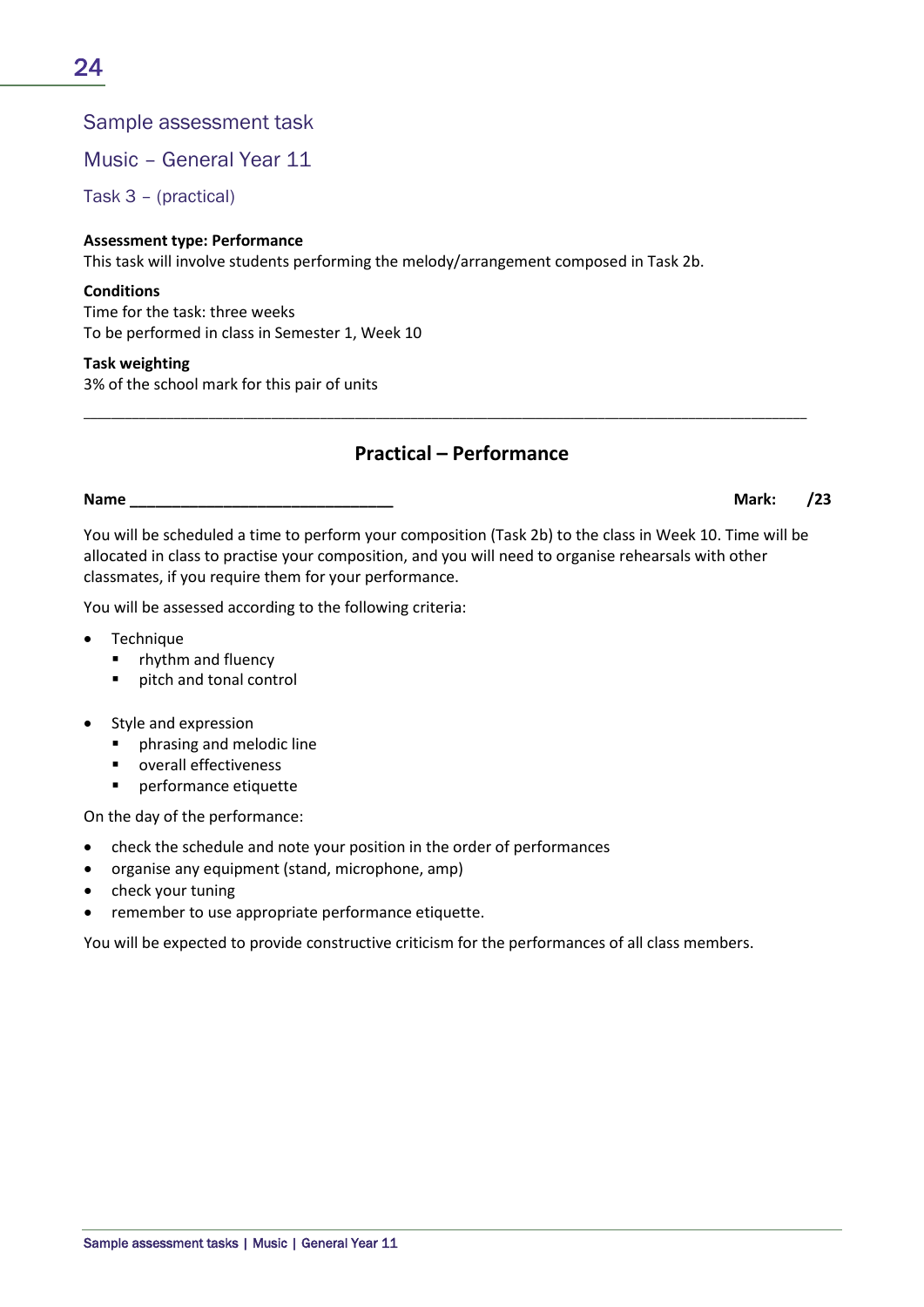# Marking key for sample assessment task 3 – (practical)

# **Practical – Performance**

|                                                                                                                                                                                                                                  |                          |                          |                          | /8<br><b>Mark</b>           |  |  |
|----------------------------------------------------------------------------------------------------------------------------------------------------------------------------------------------------------------------------------|--------------------------|--------------------------|--------------------------|-----------------------------|--|--|
|                                                                                                                                                                                                                                  | $\mathbf{1}$             | 2                        | 3                        | 4                           |  |  |
| <b>Rhythm and</b>                                                                                                                                                                                                                | Performs with            | Performs with basic      | Performs with            | Performs with               |  |  |
|                                                                                                                                                                                                                                  | inadequate technical     | technical fluency and    | competent technical      | excellent technical         |  |  |
|                                                                                                                                                                                                                                  | fluency, and minimal     | with limited rhythmic    | fluency and with         | skills and a high degree    |  |  |
|                                                                                                                                                                                                                                  | rhythmic accuracy        | accuracy                 | moderate rhythmic        | of rhythmic accuracy        |  |  |
|                                                                                                                                                                                                                                  |                          |                          | accuracy                 |                             |  |  |
|                                                                                                                                                                                                                                  | 1                        | 2                        | 3                        | 4<br>Performs with accurate |  |  |
|                                                                                                                                                                                                                                  | Performs with            | Performs with several    | Performs with mostly     |                             |  |  |
| <b>Pitch and</b>                                                                                                                                                                                                                 | frequent                 | inconsistencies in pitch | accurate pitch and       | pitch and intonation,       |  |  |
| tonal control                                                                                                                                                                                                                    | inconsistencies in pitch | and intonation,          | intonation, articulation | appropriate and             |  |  |
|                                                                                                                                                                                                                                  | and intonation,          | articulation and tonal   | and tonal control        | consistent articulation     |  |  |
|                                                                                                                                                                                                                                  | articulation and tonal   | control                  |                          | and tonal control           |  |  |
|                                                                                                                                                                                                                                  | control                  |                          |                          |                             |  |  |
|                                                                                                                                                                                                                                  |                          |                          |                          | <b>Mark</b><br>/8           |  |  |
| <b>Technique</b><br>fluency<br><b>Style/Expression</b><br><b>Style and</b><br>expression<br><b>Phrasing and</b><br>melodic line<br><b>Overall effectiveness</b><br><b>Communicates</b><br>compositional<br>ideas<br>Presentation | $\mathbf{1}$             | $\overline{2}$           | 3                        |                             |  |  |
|                                                                                                                                                                                                                                  | Demonstrates little      | Demonstrates basic       | Demonstrates suitable    | Demonstrates effective      |  |  |
|                                                                                                                                                                                                                                  | evidence of suitable     | style and expression     | style and expression     | style and expression        |  |  |
|                                                                                                                                                                                                                                  | style and expression     | with inconsistent        | with mostly              | with appropriate            |  |  |
|                                                                                                                                                                                                                                  |                          | application of           | appropriate              | application of              |  |  |
|                                                                                                                                                                                                                                  |                          | dynamics and/or          | application of           | dynamics and                |  |  |
|                                                                                                                                                                                                                                  |                          | expressive techniques    | dynamics and             | expressive techniques       |  |  |
|                                                                                                                                                                                                                                  |                          |                          | expressive techniques    |                             |  |  |
|                                                                                                                                                                                                                                  | 1                        | 2                        | 3                        | 4                           |  |  |
|                                                                                                                                                                                                                                  | Performs with little or  | Performs with            | Performs with            | Performs with               |  |  |
|                                                                                                                                                                                                                                  | no attention to          | inconsistent phrasing    | competent phrasing       | excellent phrasing and      |  |  |
|                                                                                                                                                                                                                                  | phrasing or melodic      | and melodic line         | and suitable melodic     | effective melodic line      |  |  |
|                                                                                                                                                                                                                                  | line                     |                          | line                     |                             |  |  |
|                                                                                                                                                                                                                                  |                          |                          |                          | <b>Mark</b><br>$\sqrt{7}$   |  |  |
|                                                                                                                                                                                                                                  | 1                        | 2                        | 3                        | 4                           |  |  |
|                                                                                                                                                                                                                                  | Performance does not     | Performance              | Performance generally    | Performance                 |  |  |
|                                                                                                                                                                                                                                  | communicate the          | inconsistently           | communicates the         | effectively                 |  |  |
|                                                                                                                                                                                                                                  | compositional ideas or   | communicates the         | compositional ideas      | communicates the            |  |  |
|                                                                                                                                                                                                                                  | the context and style    | compositional ideas      | and the context and      | compositional ideas         |  |  |
|                                                                                                                                                                                                                                  |                          | and the context and      | style                    | and the context and         |  |  |
|                                                                                                                                                                                                                                  |                          | style                    |                          | style                       |  |  |
|                                                                                                                                                                                                                                  | 1                        | $\overline{2}$           | 3                        |                             |  |  |
|                                                                                                                                                                                                                                  | Performs with little     | Performs in a generally  | Performs in a confident  |                             |  |  |
|                                                                                                                                                                                                                                  | confidence or            | confident manner using   | manner, consistently     |                             |  |  |
|                                                                                                                                                                                                                                  | performance etiquette.   | appropriate              | using appropriate        |                             |  |  |
|                                                                                                                                                                                                                                  |                          | performance etiquette    | performance etiquette.   |                             |  |  |
|                                                                                                                                                                                                                                  |                          | in most instances.       |                          |                             |  |  |
|                                                                                                                                                                                                                                  | <b>Total mark</b><br>/23 |                          |                          |                             |  |  |

**Name \_\_\_\_\_\_\_\_\_\_\_\_\_\_\_\_\_\_\_\_\_\_\_\_\_\_\_\_\_\_\_ Mark: /23**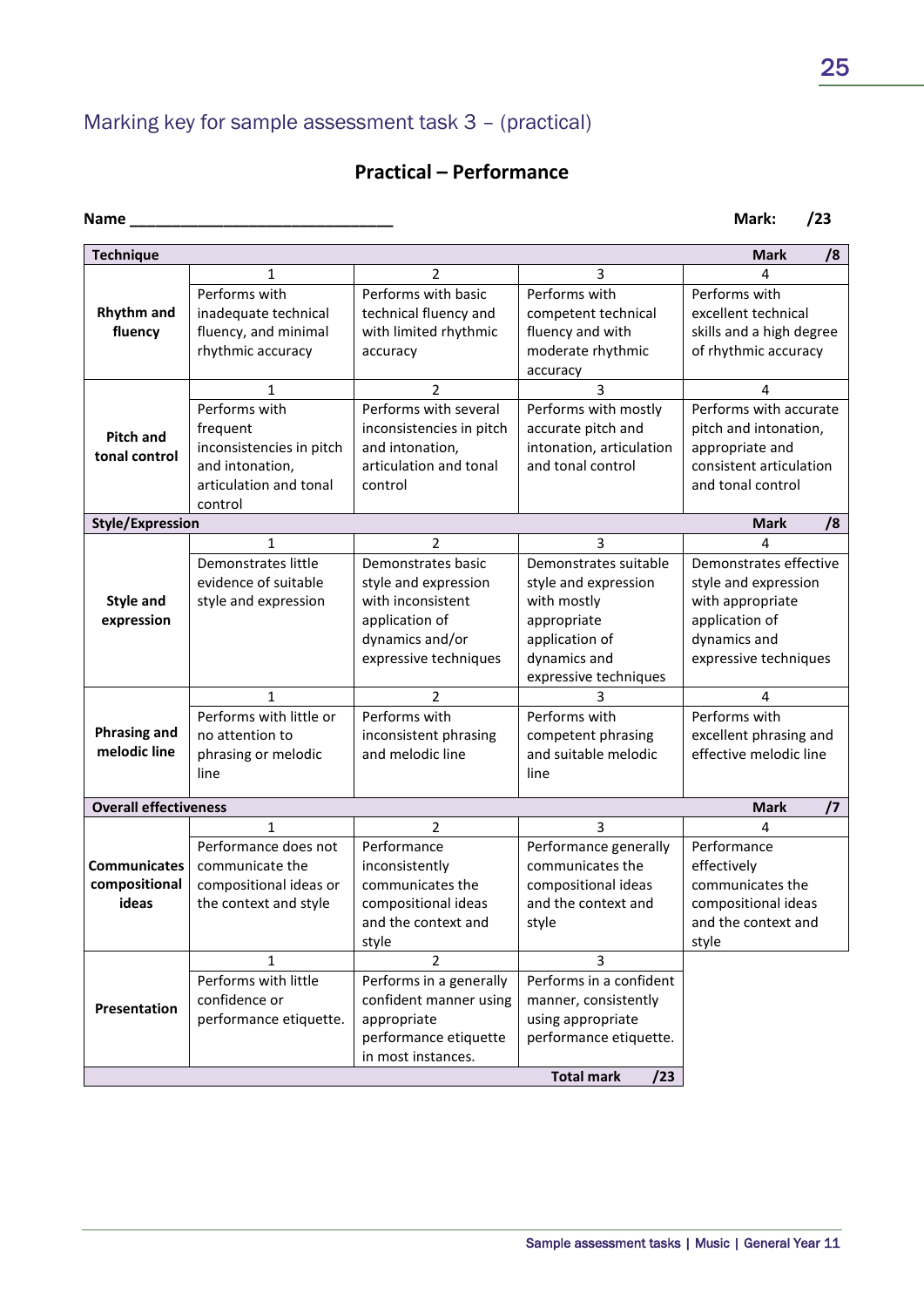Music – General Year 11

Task 2 (practical)

### **Assessment type: Other performance activities (technical work)**

Students will present a selection of technical work to the class which has been selected with and approved by the instrumental/vocal teacher in consultation with the classroom teacher.

#### **Conditions**

Formal in class assessment, Semester 1, Week 9

#### **Task weighting**

7% of the school mark for this pair of units

### **Performance: Technical work**

\_\_\_\_\_\_\_\_\_\_\_\_\_\_\_\_\_\_\_\_\_\_\_\_\_\_\_\_\_\_\_\_\_\_\_\_\_\_\_\_\_\_\_\_\_\_\_\_\_\_\_\_\_\_\_\_\_\_\_\_\_\_\_\_\_\_\_\_\_\_\_\_\_\_\_\_\_\_\_\_\_\_\_\_\_\_\_\_\_\_\_\_\_\_\_\_\_\_\_\_\_\_\_\_

**Name \_\_\_\_\_\_\_\_\_\_\_\_\_\_\_\_\_\_\_\_\_\_\_\_\_\_\_\_\_\_\_\_ Final mark: /13 marks**

#### **Practical – Performance**

A selection of technical work, consisting of ten items, and/or a technical study is to be performed (refer to the technical work support material outlined in the *Music Performance Resource Package*).

Options:

- a variety of 10 scales or technical items must be presented, with at least one of every scale type or item represented
- a technical study or studies
- a combination of scales and study.

The final list of technical work/repertoire assessment must be **signed by your instrumental/vocal teacher** prior to your assessment and submitted on the day of your performance.

You will be marked on accuracy, technique and musicianship, tone quality and control. A copy of the marking key will be provided for you as a checklist when practising.

26